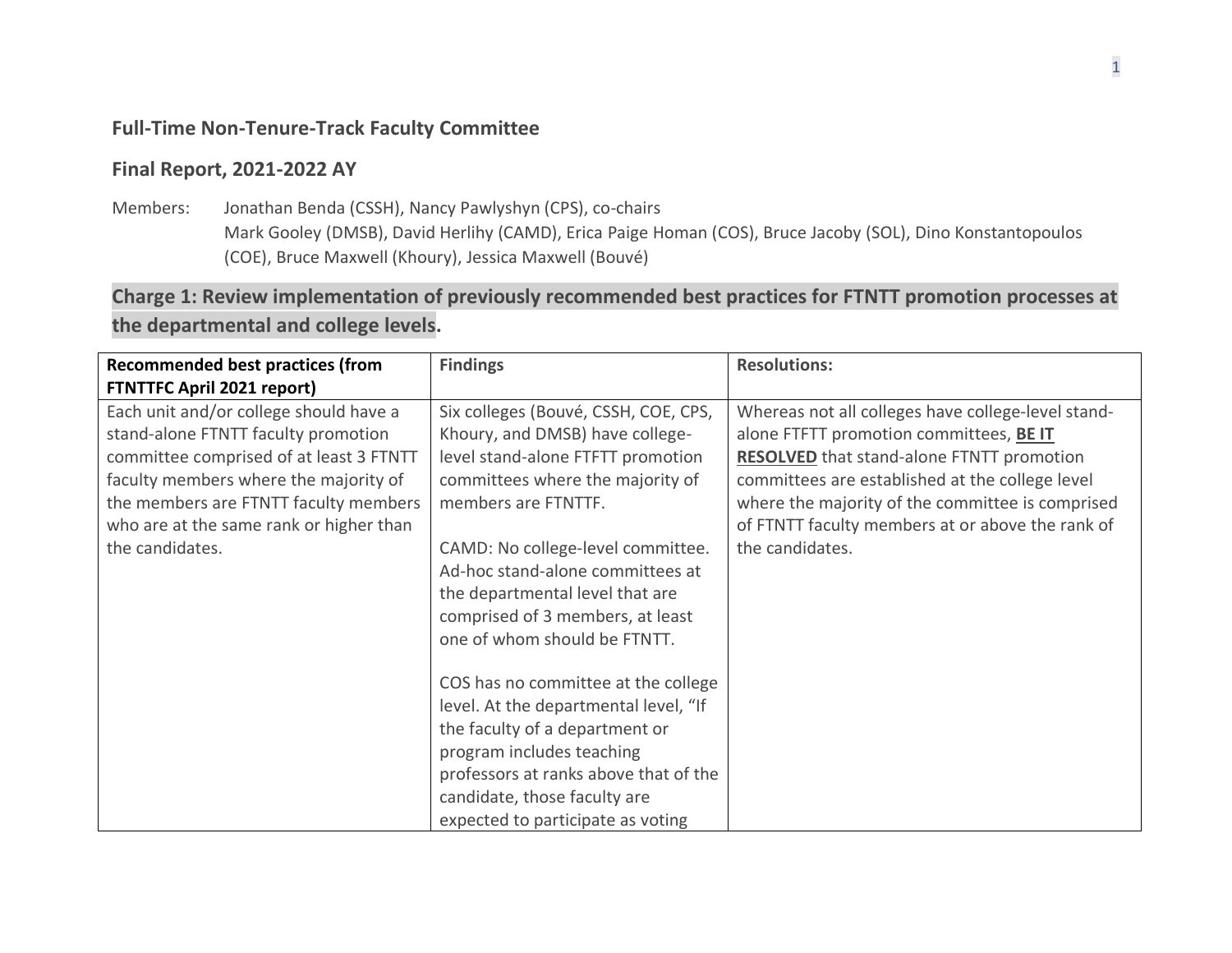|                                                                                                                                                                                                                                                                                                      | members of the review committee."                                                                                                                                                                                                                                                                                                                                                                                                                                                                                                                                                                          |                                                                                                                                                                                                                                                                                                                                                                                                                                  |
|------------------------------------------------------------------------------------------------------------------------------------------------------------------------------------------------------------------------------------------------------------------------------------------------------|------------------------------------------------------------------------------------------------------------------------------------------------------------------------------------------------------------------------------------------------------------------------------------------------------------------------------------------------------------------------------------------------------------------------------------------------------------------------------------------------------------------------------------------------------------------------------------------------------------|----------------------------------------------------------------------------------------------------------------------------------------------------------------------------------------------------------------------------------------------------------------------------------------------------------------------------------------------------------------------------------------------------------------------------------|
|                                                                                                                                                                                                                                                                                                      | SOL has no standalone FTNTT<br>committee, but the promotion<br>committee includes one FTNTT<br>faculty member.                                                                                                                                                                                                                                                                                                                                                                                                                                                                                             |                                                                                                                                                                                                                                                                                                                                                                                                                                  |
| All units and/or colleges should provide a<br>mentoring process specific to the FTNTT<br>faculty promotion process, including but<br>not limited to peer mentoring<br>opportunities, and workshops conducted<br>by panels of faculty who have<br>successfully gone through the promotion<br>process. | Mentoring for the most part appears<br>to be informal or part of the annual<br>merit review process. Some<br>mentoring might take place at the<br>departmental level, and some<br>guidelines (COS, CPS) encourage<br>faculty/candidates to approach their<br>supervisors for help.<br>CPS has held mentoring circles<br>within the governance committee<br>structure with the Faculty<br>Development and Support<br>Committee initiating contact with<br>promotion-eligible faculty and<br>following them through preparation<br>of their dossiers. In 2020, the FDSC<br>got a mini-grant from the ADVANCE | <b>BE IT RESOLVED that Informal or ad-hoc mentoring</b><br>activities, as described in the best practices, be<br>made more visible to faculty, and colleges or units<br>should be proactive in making those mentoring<br>opportunities available to FTNTT faculty.<br>BE IT RESOLVED that college governance bodies<br>formalize mentoring circles for faculty in the<br>College, adopting the model used by CPS and<br>ADVANCE. |
|                                                                                                                                                                                                                                                                                                      | Office to expand on the mentoring<br>circles.                                                                                                                                                                                                                                                                                                                                                                                                                                                                                                                                                              |                                                                                                                                                                                                                                                                                                                                                                                                                                  |
| While units/colleges follow the Provost's<br>prescribed process as outlined in the<br>Faculty Handbook and the Preparation<br>and Format of Full-Time Non-Tenure-<br><b>Track Faculty Promotion Dossiers</b>                                                                                         | Most colleges have written<br>guidelines or policies and<br>procedures.                                                                                                                                                                                                                                                                                                                                                                                                                                                                                                                                    | Whereas not all colleges have developed written<br>college-level FTNTTF promotion guidelines, and some<br>colleges have detailed guidelines for what qualifications<br>are necessary for promotion. This level of detail seems<br>desirable in the interest of transparency. (See Appendix<br>A for an example from CPS.) BE IT RESOLVED that all                                                                                |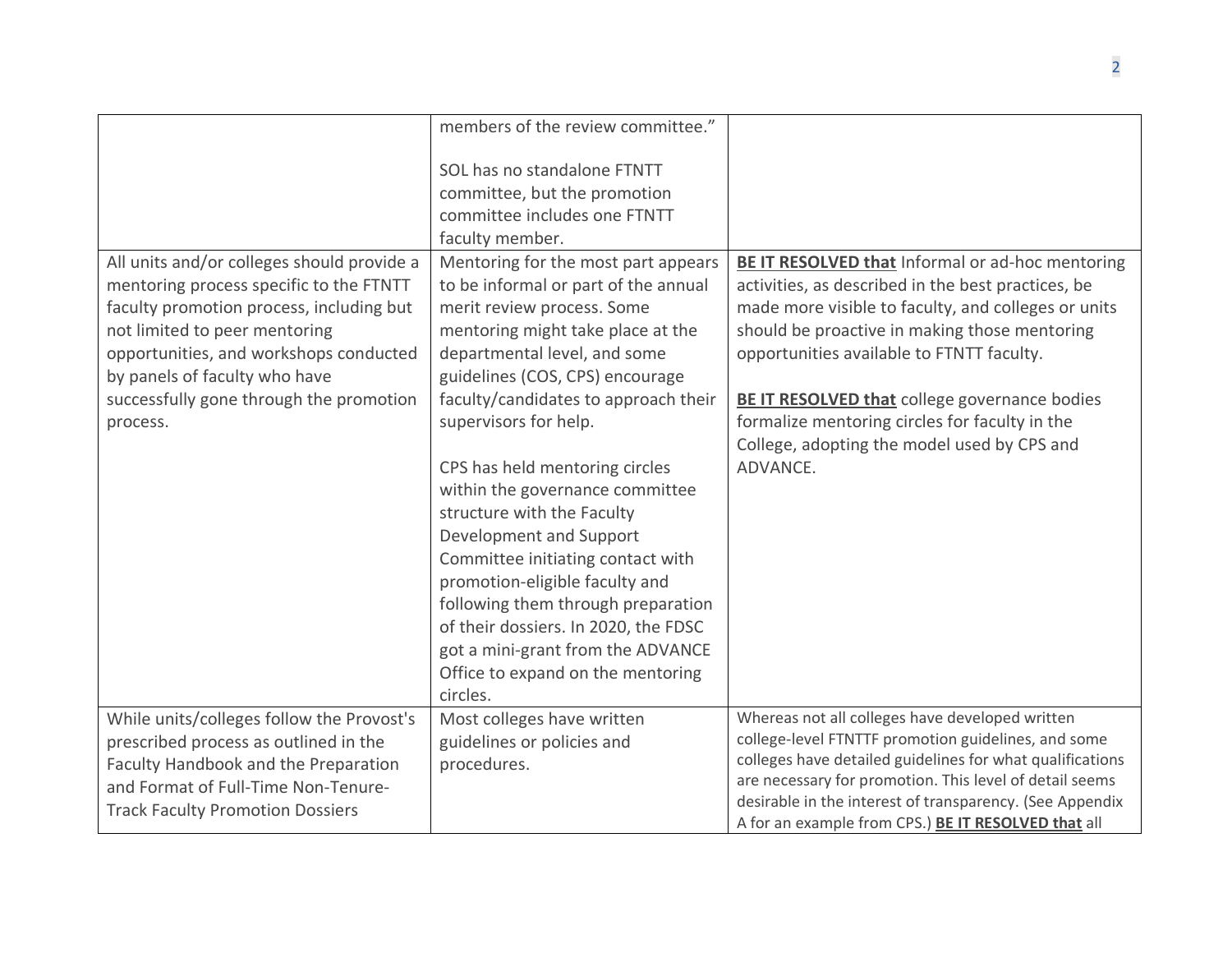| manual, any unit/college specific<br>promotion guidelines should be provided<br>and easily accessible. | CAMD, CSSH, and SOL have no<br>written guidelines at the college<br>level, though CAMD and some CSSH<br>units have guidelines at the unit<br>level. | colleges work to develop written college-level FTNTTF<br>promotion guidelines and make them accessible. |
|--------------------------------------------------------------------------------------------------------|-----------------------------------------------------------------------------------------------------------------------------------------------------|---------------------------------------------------------------------------------------------------------|
|--------------------------------------------------------------------------------------------------------|-----------------------------------------------------------------------------------------------------------------------------------------------------|---------------------------------------------------------------------------------------------------------|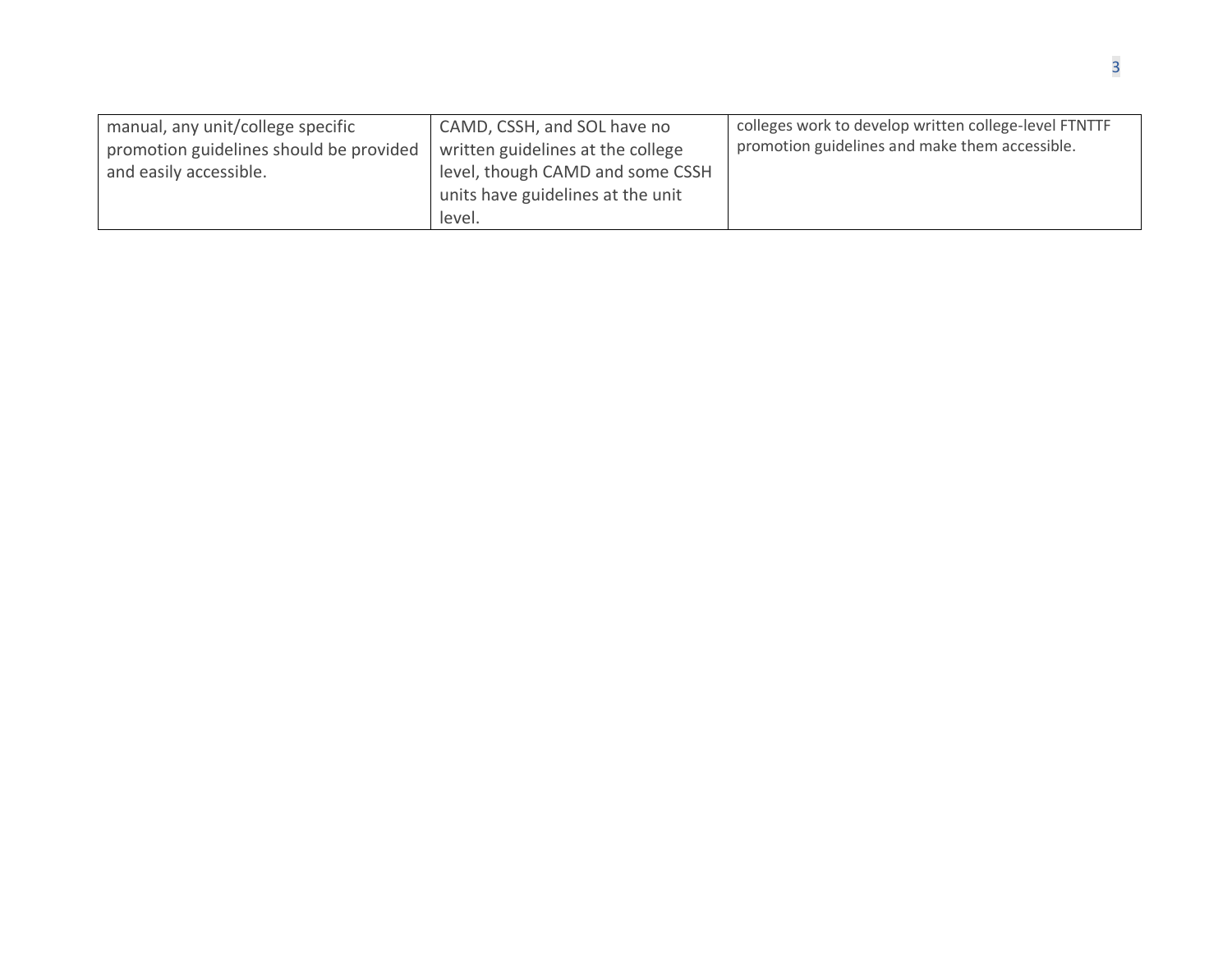## **Charge 2: Work with the Provost Office to develop an assessment plan (from the administration and FTNTTF perspectives) for the ongoing semester-long professional development leaves for NTT faculty.**

On advice from Deb Franko, Jessica Maxwell and VP of Academic Affairs Jackie Isaacs met to discuss the charge and determined the following best practices for assessment of the FTNTT Fellowship program:

## **Recommendations:**

- The faculty will write a report within 60 days of their fellowship explaining their accomplishments and impact on their professional development, including but not limited to teaching, new program development and/or scholarly activities as per their fellowship proposal.
- The report will be sent to their Dean, the Unit head, and the Provost's Office and kept in the faculty member's file in their College's Dean's Office. The faculty's Chair will take the faculty's report into account during their yearly merit process.
- In addition, ADVANCE and the Provost's Office will develop programming around writing a good fellowship proposal, including panelists that previously had fellowships.

## **Resolutions:**

**BE IT RESOLVED that** ADVANCE and the Provost's Office shall develop programming around writing a good fellowship proposal, including panelists that previously had fellowships. We suggest the programming begin in the 2022/2023 academic year.

**Charge 3: In collaboration with the FAC, gather evidence--including, but not limited to, granular match-mate data--for a University administrative review of NU faculty compensation, identifying variables and potential discrepancies and inequities.**

This charge, in some form, has been given to the FTNTTFC since 2018. Here is a brief "documentary history" of the charge:

**2018-19 charge: The FTNTTFC, in collaboration with the FAC, shall explore sources of more granular match-mate data for FTNTT faculty than is currently available to Northeastern's faculty cohort.** 

• [April 2019 final report](https://faculty.northeastern.edu/app/uploads/sites/2/2019/04/FT-NTTFC-2018-2019-FINAL-v2.pdf): "we were unable to get any traction in determining how to access granular match-mate data related to NTT salaries here or elsewhere. However, we were informed by Provost Bean that the University is currently seeking comparison salary data from its Colonial Group partners. With those data in hand, we hope to have a more fruitful examination of this topic during the 2019-2020 academic year." **Recommendation**: "That Charge 4 be carried over into the 2019-2020 academic year so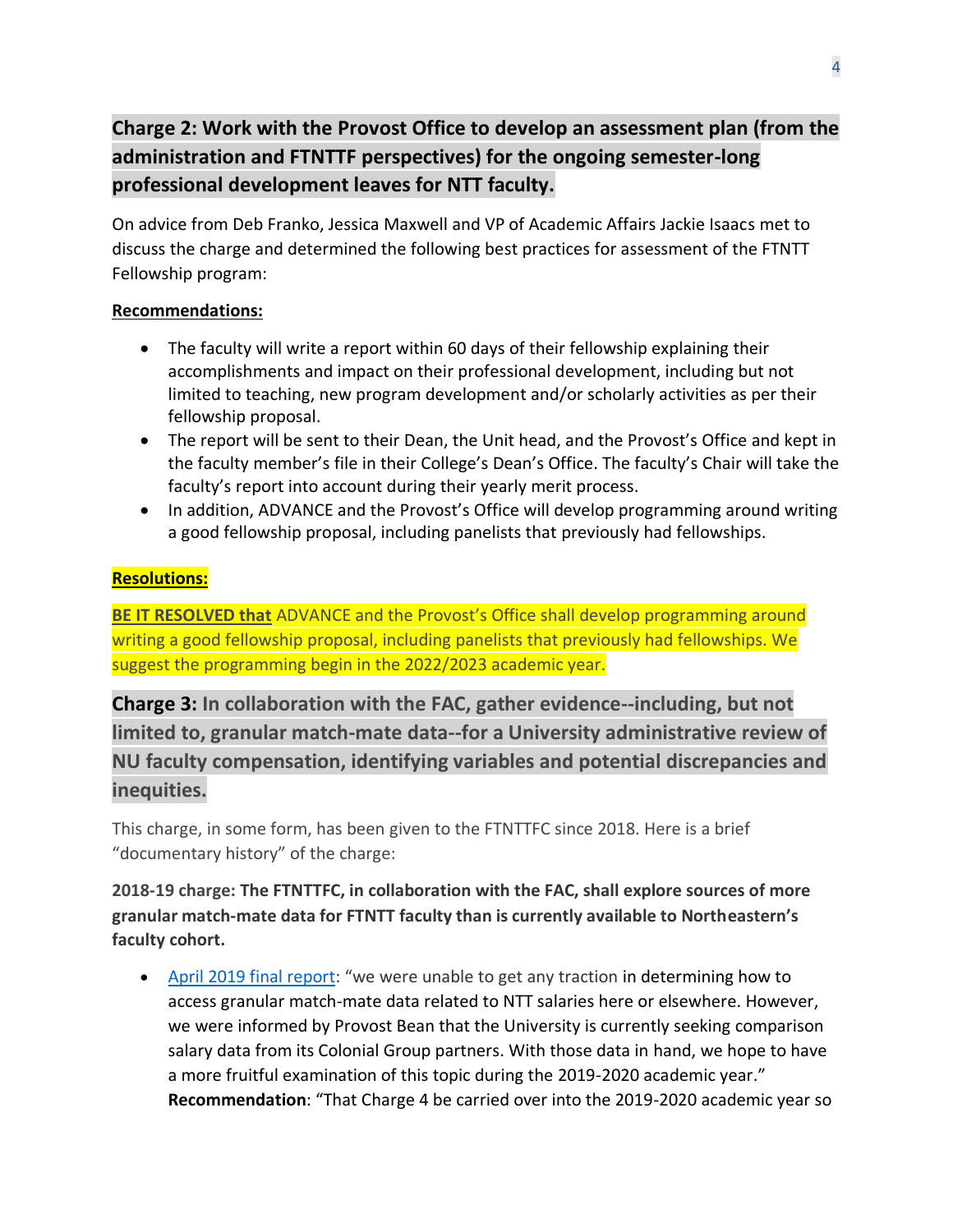the FT NTTFC, along with the FAC, can further examine salary data for FT NTT faculty, College by College, and also in comparison to Northeastern's NTT faculty cohort at other institutions."

- **April 10, 2019: Resolution 16:** "BE IT RESOLVED That it is the Sense of the Senate that the 2019-2020 Senate Agenda Committee charge the FTNTTFC, in collaboration with the FAC, to explore internal and external sources of more granular match-mate salary data for FTNTT faculty than is currently available to Northeastern's faculty cohort."
- [From the April 10 minutes](https://faculty.northeastern.edu/app/uploads/sites/2/2019/05/4.10.19-FacSenate-Minutes..pdf): "Professor Hempel explained that the committee tried to get traction on this topic this year but they couldn't get the data for salaries across the board at Northeastern University and with our matchmates. The Provost added they are attempting to develop such a Matchmate data set with the Colonial Group."

## **2019-20 charge: In collaboration with FAC, the FTNTTFC shall follow up on more granular match-mate data.**

• [2019-2020 final report](https://faculty.northeastern.edu/app/uploads/sites/2/2020/08/FTNTTFC_Final-Report.pdf): "The Committee has attempted to determine a mechanism that would allow it to explore salary data for FTNTT faculty at the University. The Provost's Office asked members of the Colonial Group to submit this data to match-mates. Five Colonial Group schools submitted data on FTNTT faculty. The data is currently being summarized to be reported to the Provost's office. This data is to be made available in late Spring 2020." **Recommendation**: "This charge be re-evaluated by the 2020/2021 FTNTTFC in conjunction with the FAC, to evaluate comparative data across all colleges and with our comparators within the colonial group."

**2020-21 charge: In collaboration with FAC, the FTNTTFC shall (a) inquire and examine the data that have been obtained from the Colonial Group, (b) explore sources of more granular match-mate data for FT-NTT faculty than is currently available, and (c) and make recommendations to improve FT-NTT faculty compensation.**

• [2021 final report:](https://faculty.northeastern.edu/app/uploads/sites/2/2021/09/FTNTT_Report_Revised.pdf) **Recommendation**: "We recommend that efforts continue at the Provost level to gather the data from G14 to provide data to the FTNTT faculty and to include data for CPS, Business, Law, and Health disciplines when available. With the study being the first of its kind, we further recommend the University continue to be at the forefront of soliciting FTNTT faculty salary information from peer institutions, including but not limited to G14.

"We recommend that the Provost's office and/or colleges continue to investigate if there are discrepancies in pay between male/female faculty, and BIPOC faculty, further breaking down the data (from IPEDS) by discipline to help determine if there are underlying issues present by rank and gender within each department. Also look at recruitment efforts to address possible issues, as in, if higher paying fields are predominantly male, why is this the case."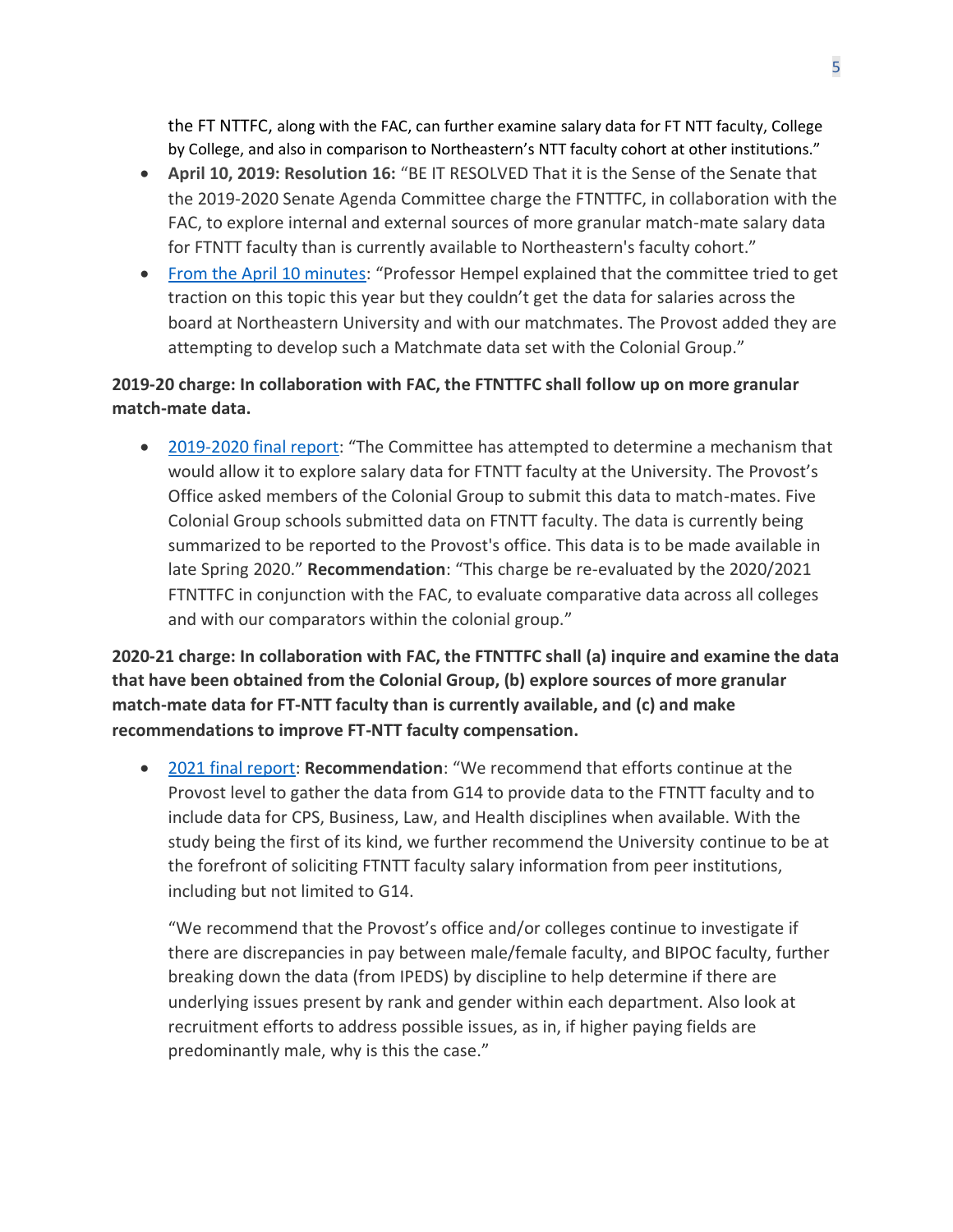• **April 21, 2021: Resolution 25:** "BE IT RESOLVED that the Provost's Office gathers more data from G14 or other sources to provide discipline specific match-mate data for all FTNTT faculty, in order for equity to be evaluated openly by both the administration and the FTNTT faculty, in accordance with the faculty handbook equity module."

This year we tried once again to obtain salary data, including the matchmate data on FTNTT faculty salaries.

| Source                             | Request                        | Response                         |
|------------------------------------|--------------------------------|----------------------------------|
| January 2022 request to Deb        | Data from the G14/Colonial     | "The agreement states that       |
| Franko, Senior Vice Associate      | group faculty salary           | we will not share the data       |
| <b>Provost of Academic Affairs</b> | exchange                       | from individual universities     |
|                                    |                                | outside of University            |
|                                    |                                | Decision Support (UDS). We       |
|                                    |                                | cannot share summary data        |
|                                    |                                | if the cell sizes are too small. |
|                                    |                                | We are permitted to share        |
|                                    |                                | the summary data if the cell     |
|                                    |                                | sizes are big enough (3 or       |
|                                    |                                | more universities)."             |
|                                    | Update on further              | "7 universities schools who      |
|                                    | cooperation/efforts with the   | have signed on and their         |
|                                    | G14/Colonial Group (or         | data are due to UDS on Feb.      |
|                                    | similar firms                  | 15, 2022. UDS will analyze       |
|                                    |                                | the data but we are not          |
|                                    |                                | allowed to share any data."      |
|                                    | NU FTNTTF salary data          | "We do not share faculty         |
|                                    | contributed by the University  | salary data beyond sending       |
|                                    | to CUPA and the AAUP for       | each college's data to the       |
|                                    | this academic year             | college deans. We did not        |
|                                    |                                | submit to CUPA this year.        |
|                                    |                                | AAUP data are public (but        |
|                                    |                                | only available at the            |
|                                    |                                | university level, not the        |
|                                    |                                | college level) and this year's   |
|                                    |                                | AAUP survey is due to AAUP       |
|                                    |                                | from universities in             |
|                                    |                                | February"                        |
|                                    | Other data related to salaries | "We do not share                 |
|                                    | across demographics at each    | salary/gender/race data. The     |
|                                    | college/unit including         | other items on this list can be  |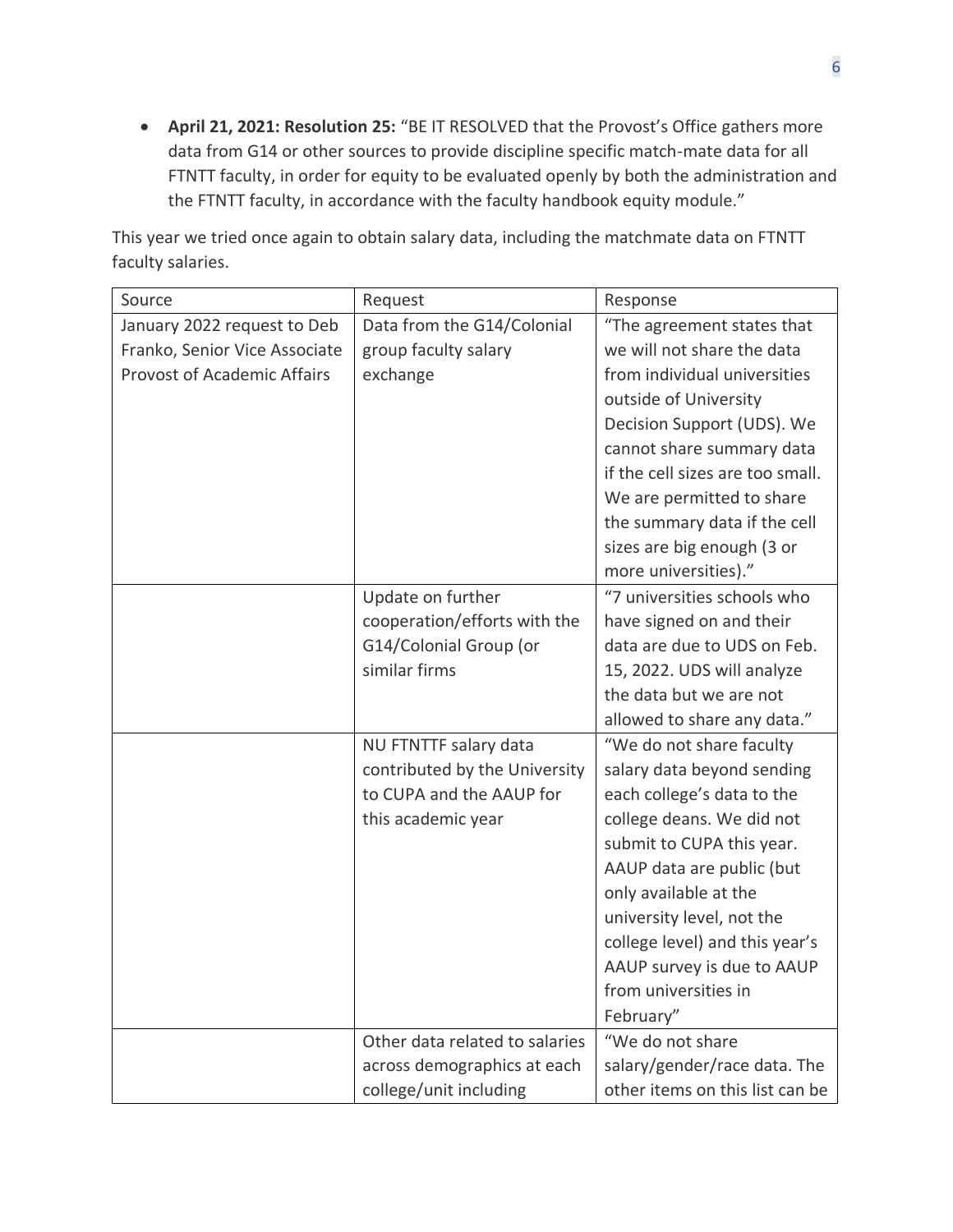|                              | salaries, workload, gender,                                | gathered from the colleges -   |
|------------------------------|------------------------------------------------------------|--------------------------------|
|                              | and race                                                   | I do not have those data       |
|                              |                                                            | available for each college.    |
|                              |                                                            | UDS does not have the          |
|                              |                                                            | faculty data on                |
|                              |                                                            | workload/length of             |
|                              |                                                            | work/contract                  |
|                              |                                                            | length/distribution either, so |
|                              |                                                            | asking the colleges is the way |
|                              |                                                            | to get those data."            |
| <b>Faculty Salary Survey</b> | Voluntary anonymous survey                                 | Survey was unable to be sent   |
| (Drafted November 2021-      | of NU faculty asking them to                               | out in the spring; postponed   |
| February 2022)               | provide their salaries,                                    | until the fall                 |
|                              | workload, and demographic                                  |                                |
|                              | information                                                |                                |
| March 2022 request to        | Request for salary data for                                | Salary data was not provided   |
| Associate Deans of the 9     | each department/unit at the                                | by the colleges                |
| Colleges                     | 25 <sup>th</sup> , 50 <sup>th</sup> , and 75 <sup>th</sup> |                                |
|                              | percentiles, for FTNTT faculty                             |                                |
|                              | at each rank where there are                               |                                |
|                              | at least 4 faculty members                                 |                                |
| April 5, 2022 SAC meeting    | Discussion of FTNTTFC                                      | See official response below;   |
| with Provost's Office        | request for salary data                                    | Provost Madigan expressed      |
|                              |                                                            | commitment to providing        |
|                              |                                                            | information in the long term   |
| April 7, 2022 meeting with   | Discussion of FTNTTFC                                      | SVP Franko reiterated the      |
| Senior Vice Provost Franko   | request for salary data                                    | Provost office's position that |
| and Rana Glasgal of UDS      |                                                            | "Our practice at               |
|                              |                                                            | Northeastern is that we do     |
|                              |                                                            | not share faculty salary data  |
|                              |                                                            | beyond the Colleges, agreed    |
|                              |                                                            | that the charge was            |
|                              |                                                            | impossible to complete, and    |
|                              |                                                            | implied that the Provost was   |
|                              |                                                            | the person who could change    |
|                              |                                                            | the no-share policy            |

The official response from the Provost's Office (April 5, 2022) was as follows: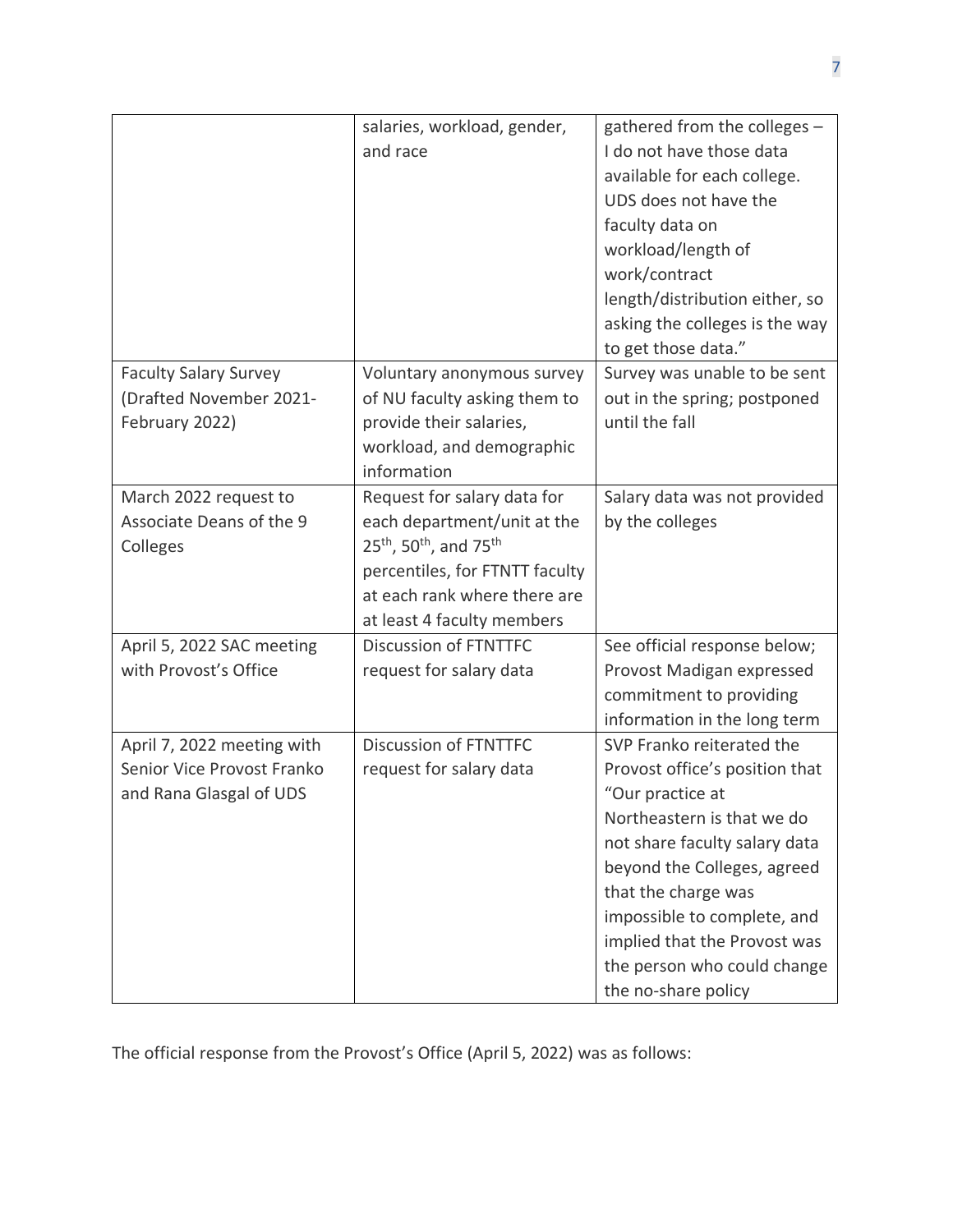Rana Glasgal (University Decision Support) and team have completed the analysis of the FTNTT faculty salary data they received from the seven G14 institutions who agreed to provide data this year. The data for each of the three equity colleges have been sent to each college dean, to be shared with the faculty of that college. These data provide matchmate comparisons to assist the faculty of that college if they wish to make an equity request to their dean this year.

We do not share individual college/school faculty salary data beyond the faculty of that individual college or school.

In short, **we have been unable to fulfil the charge because we were unable to obtain the necessary data from Provost's Office, which has a policy of not sharing salary data with Faculty Senate committees**.

#### **Recommendations:**

For equity, FTNTTF do not get average salaries by department, though TT/T faculty do. In the spirit of the aspiration of the "One Faculty" model, FTNTT faculty should have access to the same salary data provided to TT/T faculty. We realize that it isn't always appropriate to provide such data in certain circumstances, for example, where there are fewer than four members at a particular rank in a unit, as this may compromise anonymity, but otherwise, in the spirit of the One Faculty" model, this data should be uniformly provided.

Given that our committee is unlikely to receive the kind of granular data needed to investigate salary equity in terms of gender and race/ethnicity, we reiterate the spirit of our recommendation from 2021 "that the Provost's office and/or colleges continue to investigate if there are discrepancies in pay between male/female faculty, and BIPOC faculty, further breaking down the data (from IPEDS) by discipline to help determine if there are underlying issues present by rank, [race/ethnicity,] and gender within each department. Also look at recruitment efforts to address possible issues, as in, if higher paying fields are predominantly male, why is this the case." We further move that a report of this investigation be made to the Faculty Senate by the end of the Fall, 2022 semester.

#### **Resolutions:**

**BE IT RESOLVED that** for the purposes of equity review, the Provost's Office shall provide Full-Time Non-Tenure-Track Faculty with the equivalent salary data provided to tenure-stream faculty. This data shall be provided for each rank in each department/unit where there are at least four (4) FTNTT faculty at that rank.

**BE IT RESOLVED that** the Provost's office, in cooperation with the colleges, shall investigate if there are discrepancies in pay due to gender or BIPOC status, further breaking down the data (from IPEDS) to help determine if there are underlying issues present by rank, race/ethnicity, and gender within each department where there are at least four (4) FTNTT faculty at that rank.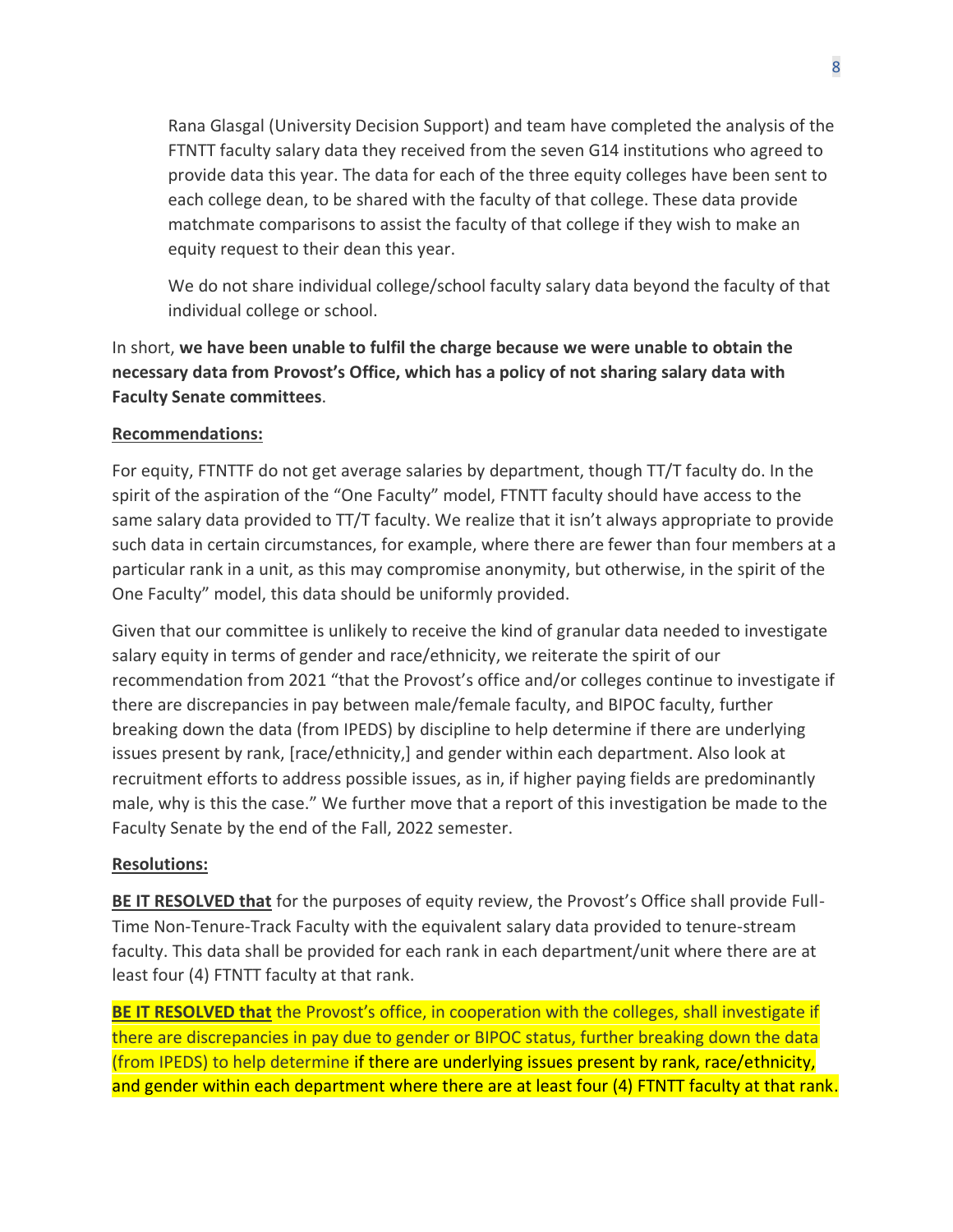The Provost's office shall also examine and evaluate recruitment efforts to address possible issues, for example, if higher-paying fields are predominantly male, and if so, why is this the case. **A report of this investigation should be made to the Faculty Senate during the 2022/2023 academic year.** 

**Charge 4: Review college bylaws, guidelines and assessment criteria to standardize processes related to availability and assignment of leadership positions for FTNTT faculty across all colleges following the one faculty model.**

The recommendation from last year's committee was

"that the **availability and assignment of leadership positions for FTNTT faculty be standardized across all 9 colleges and campuses of the University**. Further, it is a recommendation of this committee that **all FTNTT faculty be made eligible for all leadership positions**, with the exception of tenure-specific committees such as the Tenure & Promotion Committee & Sabbatical Leave Committee, and a possible exception of chairing a PhD committee unless the FTNTT faculty holds an equivalent degree level. This recommendation is based upon the observation that colleges that do allow FTNTT faculty to serve in these leadership positions seem to be successful in the model and provide an equitable implementation of the University's One Faculty model." (emphasis added)

After last year's FTNTTTFC report, the Faculty Senate unanimously passed the following resolution:

WHEREAS the availability and assignment of leadership positions for FTNTT faculty is handled differently for each college, resulting in observed discrepancies which are in conflict with the University's One Faculty model and have the potential to create University-wide inequities for FTNTT faculty; and

WHEREAS FTNTT faculty serving in leadership positions have been successful,

BE IT RESOLVED that the Provost's Office, in collaboration with the Dean's Offices, prepares guidelines and assessment criteria for colleges to make leadership positions equally available for FTNTT faculty across all colleges.

Information from the Provost's Office indicates that they have begun this process by polling the Colleges about whether college-level administrative positions are available to FTNTT faculty (see Appendix B; see also Appendix C for a list of current FTNTTF who hold leadership positions). They anticipate working more on this resolution after the semester is over.

#### **Recommendations:**

Since FTNTT faculty are by definition not protected by tenure, and any actions or decisions they make or participate in as part of their leadership positions might be controversial, the "Non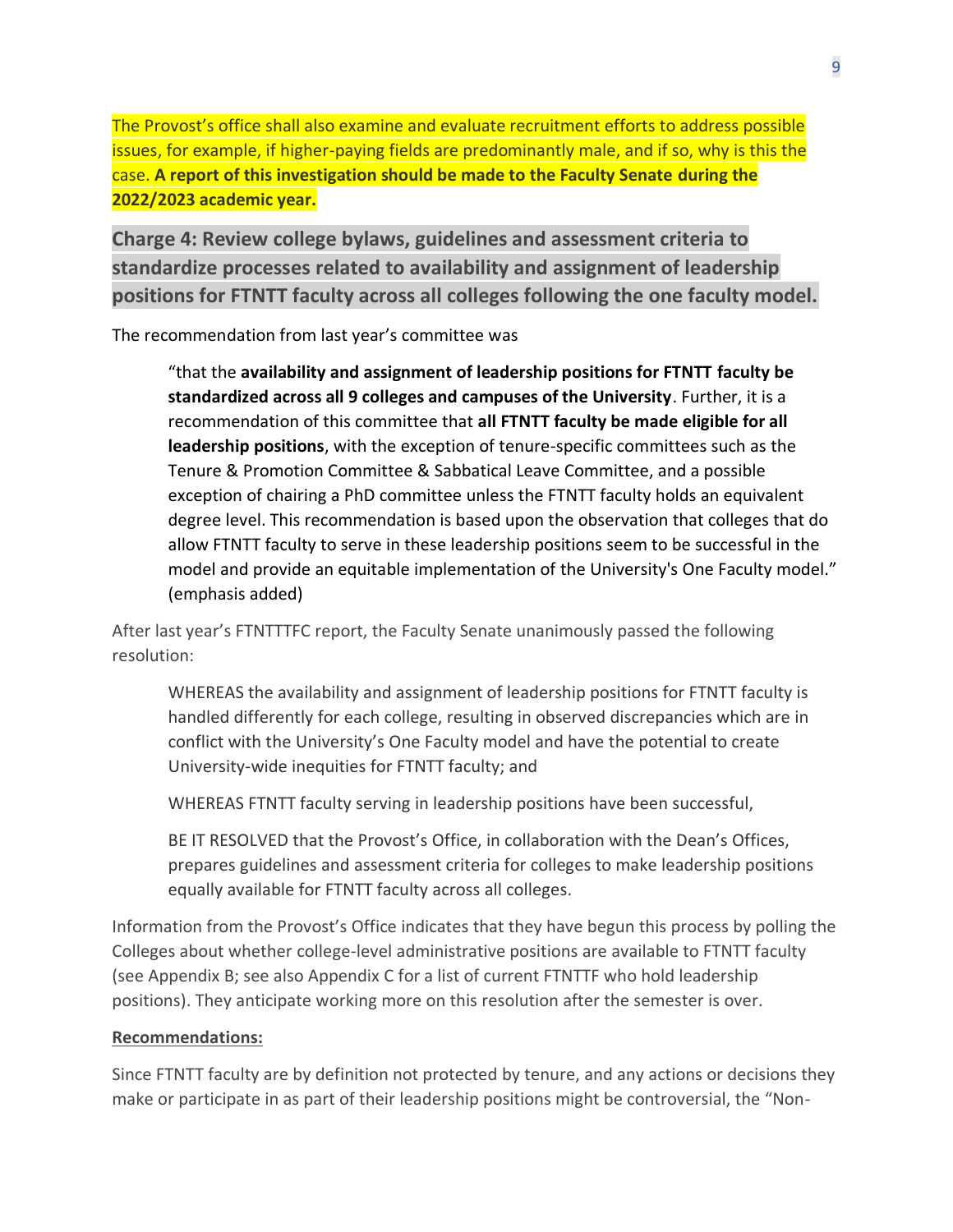retaliation for participation in faculty governance" provisions in the Faculty Handbook should be adapted in the guidelines to protect such FTNTT faculty during and after their tenure in those leadership positions. (See [https://faculty.northeastern.edu/handbook/governance/non](https://faculty.northeastern.edu/handbook/governance/non-retaliation-for-participation-in-faculty-governance/)[retaliation-for-participation-in-faculty-governance/\)](https://faculty.northeastern.edu/handbook/governance/non-retaliation-for-participation-in-faculty-governance/)

#### **Resolution:**

Whereas the Provost's Office indicates that they have begun the process of polling the Colleges about what college-level administrative positions are available to FTNTT faculty, **BE IT RESOLVED that** administrative and leadership positions shall be open equally to all faculty, TT and FTNTT alike, unless specifically designated in writing otherwise, and that a list of leadership positions that are and are not open to faculty members shall be made available to all faculty on each college's website, identifying the ranks to which positions are open.

## **Charge 5: Evaluate FTNTTF titles and recommend any changes to bring Northeastern University's titles in alignment with our peer institutions to allow for matchmate comparisons.**

Last year, we found that the top 4 FTNTT titles (combining teaching and clinical titles) account for over 88% of the FTNTT faculty, while the top 8 cover 97%. (See Appendix D.<sup>1</sup>)

What still needs to be determined is what the titles mean for each college, program, and/or unit at Northeastern. For instance, the term "lecturer" in CAMD refers to a full-time position, while the term is generally used in CSSH to denote part-time faculty. In DSMB, "lecturer" is used to denote faculty with master's degrees, as opposed to "academic specialist" or "teaching professor," which are titles for FTNTT faculty with PhDs.

There are titles that are used in smaller quantities across colleges, such as "academic specialist," which is used in the ASL and Interpreting Education program and the World Languages Center in CSSH, in DMSB, in CPS, and in the COE. Conceivably, they could be phased out, though again, the first thing that needs to be done is to fix what they mean so that it can be determined whether faculty with those titles can be moved into another rank in a way that is equitable for all concerned. (CAMD, for instance, has already phased out "academic specialist" titles and now uses "lecturer" ranks instead. In DMSB, "academic specialists" are comparable to "teaching professors," whereas most academic specialists in CSSH do not have terminal degrees.)

Looking at the G14/Colonial Group Non-Tenure Track Faculty Taxonomy (Appendix E), it's also clear that we need to look at what the titles mean at other universities. There is also the question of which universities we should try to align with, if at all (or whether they should align

 $1$  Note: The numbers are incomplete as compared with the official count of 775 FTNTTF. This is probably due to our having left out some categories, such as co-op coordinators, from the count.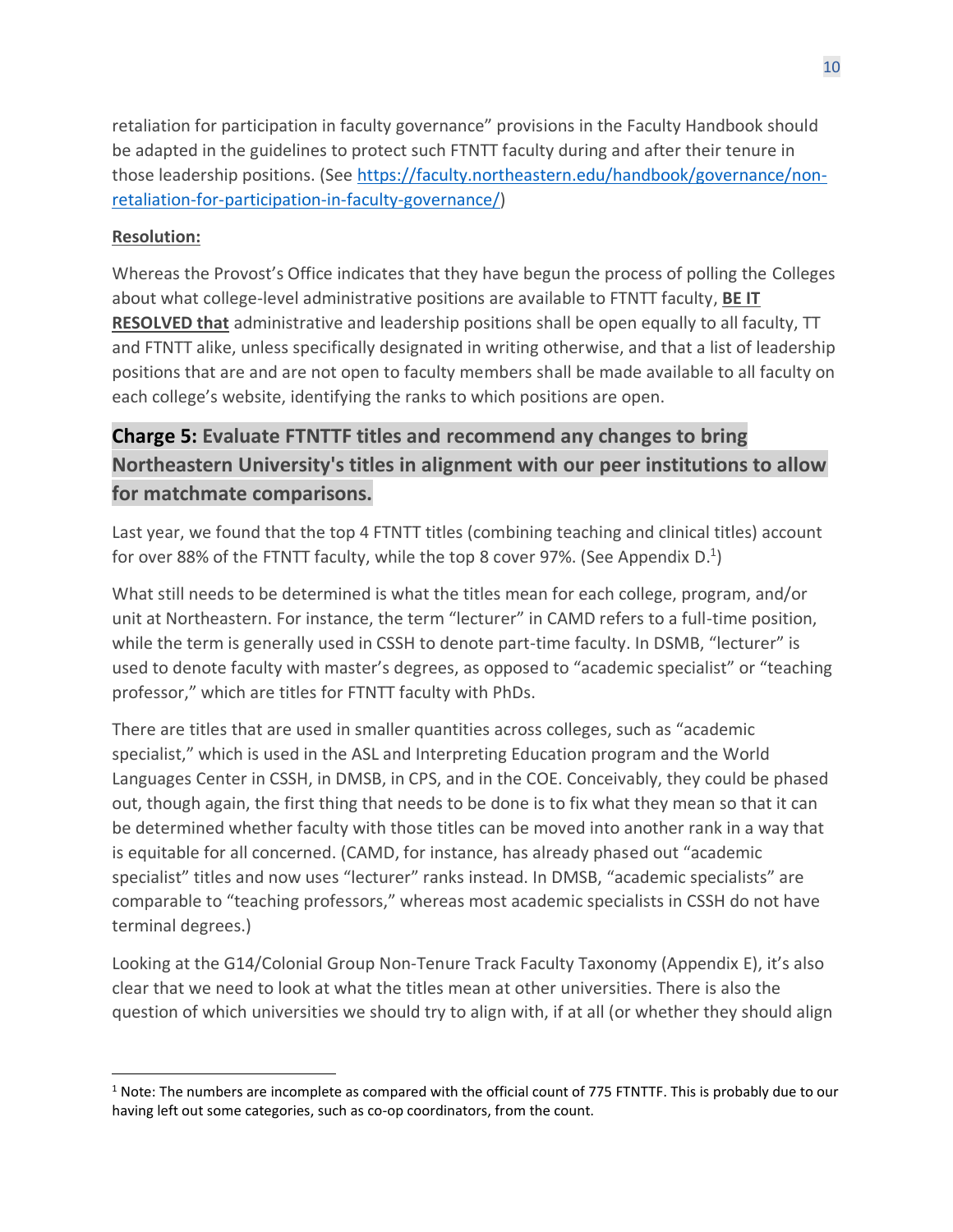with us). There is a great disparity among the Colonial Group that makes any unilateral attempt at alignment inadvisable.

#### **Therefore, we recommend:**

- 1. a continuation of the title consolidation across colleges, specifically that Academic Specialists (Asst, Assoc, and Full) and Instructor titles be similarly transitioned to commensurate Lecturer or Teaching Professor titles, based on each college's workload and promotion policies; and
- 2. that NU render best efforts to match NU titles with the salary data acquired from the Colonial Group/G14 salary exchange. We realize that, due to variation in titles at the other matchmate schools (excluding Northeastern), this will not be a perfect match. However, since the variation in titles at other schools is unlikely to go away, we should agree on what appears to be the closest match to allow external benchmarking of FTNTT faculty.

#### **Resolutions:**

**BE IT RESOLVED that** title consolidation shall continue across colleges; specifically, Academic Specialists (Asst, Assoc, and Full) and Instructor titles be similarly transitioned to commensurate Lecturer or Teaching Professor titles, based on each college's workload and promotion policies.

**BE IT RESOLVED that** NU shall render best efforts to match NU titles with the salary data acquired from the Colonial Group/G14 salary exchange.

**Charge 6: In collaboration with FDC, review promotion criteria for FTNTTF across all colleges and identify areas for standardization (i.e. evaluation of teaching) following the one faculty model.**

The committees noted a wide range in expectations for promotion for FTNTT faculty. Given the inherent differences in practice across disciplines, it may not be feasible, or even desirable, to standardize such expectations. The promotion process usually begins at the unit level, and the emphasis of each criterion necessarily differs. For example, some require evidence of competence in teaching, service, scholarship, and professional practice, while others do not require all of these. Some require external reviewers for FTNTT promotion candidates, while most do not. While teaching performance is an important factor for FTNTT faculty, standardization of teaching evaluation here may also be difficult due to some faculty teaching multiple sections compared to fewer for others, the disparity of teaching to majors vs. nonmajors--all of which may influence teaching performance scores. Such disparities should be taken into account. In addition, some colleges considered class size in rating teaching. Additionally, there is empirical evidence that teaching evaluations are biased.

However, we did note that some colleges have specific written criteria for promotion to each FTNTT rank (e.g., Bouvé, COS, and DMSB), while others do not. Therefore, in the interest of transparency and convenience, we recommend that every rank of FTNTT faculty have available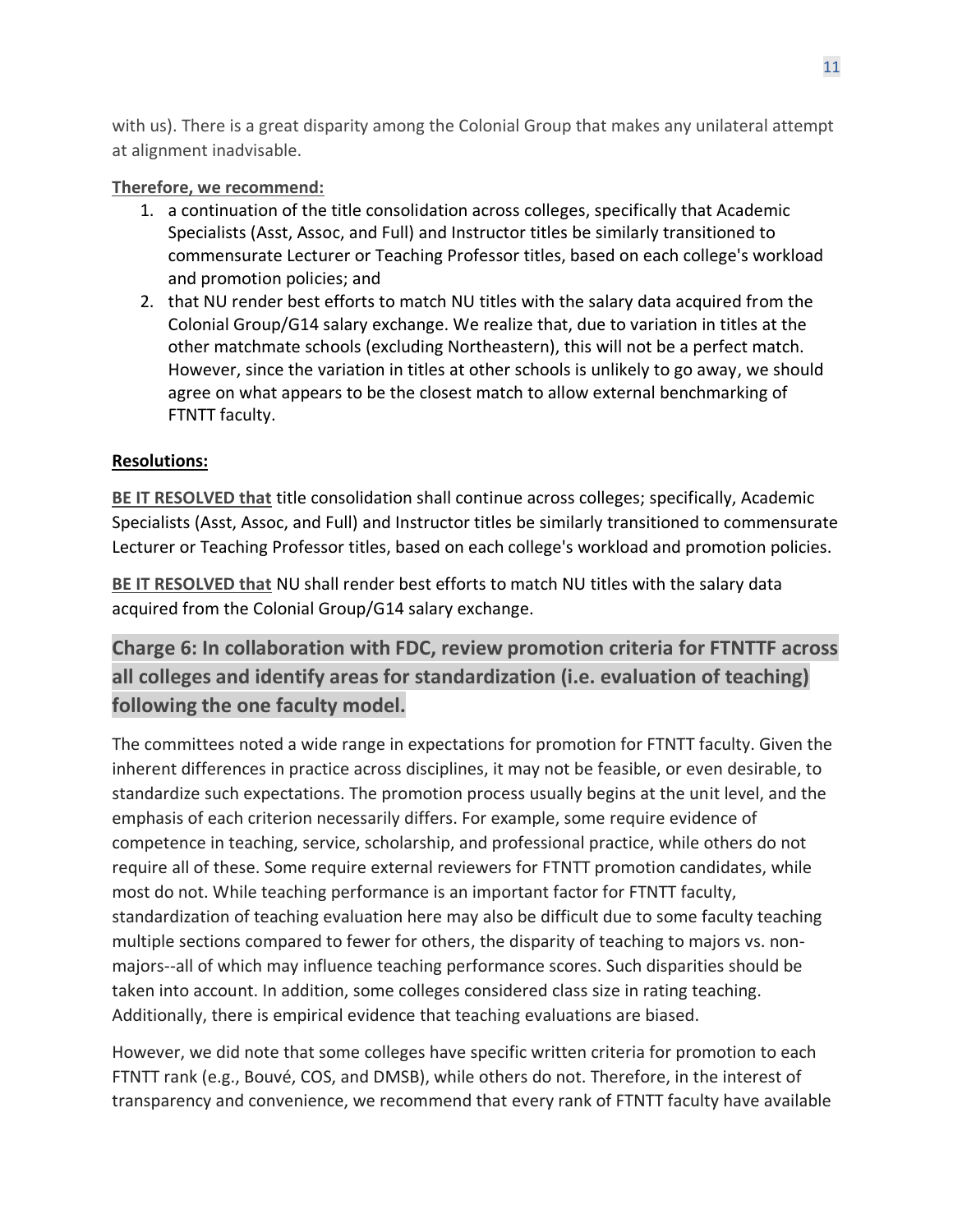and accessible, through Sharepoint or other means, the specific criteria for promotion. How each criterion may be achieved should be noted (e.g., teaching: TRACE scores alone, evidence of teaching creativity, self-reflection). Any individual holding one of the ranks who is eligible or becoming eligible for promotion shall be notified of candidacy for promotion by their immediate Dean. For purposes of notifying said eligible faculty, the provost, faculty directors, and other parties shall be involved in ensuring access to available criteria and procedures, including but not limited to the material on the Provost Website, and that such criteria and procedures are clear, transparent, and available to eligible faculty.

### **Recommendation:**

Any individual holding one of the ranks who is eligible or becoming eligible for promotion shall be notified of candidacy for promotion by their immediate Dean. For purposes of notifying said eligible faculty, the provost, faculty directors, and other parties shall be involved in ensuring access to available criteria and procedures, including but not limited to the material on the Provost Website, and that such criteria and procedures are clear, transparent, and available to eligible faculty.

### **Resolutions:**

Whereas there is a wide range in expectations for promotion for FTNTT faculty due to differences in practice across disciplines, it may not be feasible, or even desirable, to standardize promotion expectations. Therefore, **BE IT RESOLVED that** every rank of FTNTT faculty shall have available and accessible the specific criteria for promotion by discipline on the Provost Website.

## **Charge 7: Review AAUP guidelines and comparable higher education institutions regarding termination policies for FTNTT faculty and recommend protocols and/or changes to the faculty handbook.**

Northeastern University has expressed a commitment to fostering a "One Faculty" community in which tenure-stream and FTNTT faculty are equally engaged and committed to the mission and values of the university and to upholding the quality and long-term sustainability of the NU brand. Creating a respectful, inclusive and collegial culture for all faculty includes decisions around reappointment or termination.

Our research found that Northeastern has 807 T/TT faculty, 838 FTNTT faculty (+ 27 NTT research faculty), making a total of 1645 full-time faculty (not including the +27). Therefore, 50.9% of Northeastern University faculty fall in the FTNTT category (See Appendix F).

• The current Northeastern University Faculty Handbook only provides a process for dismissal for "cause" of a FTNTTF and not for dismissal at the "end of the contract term."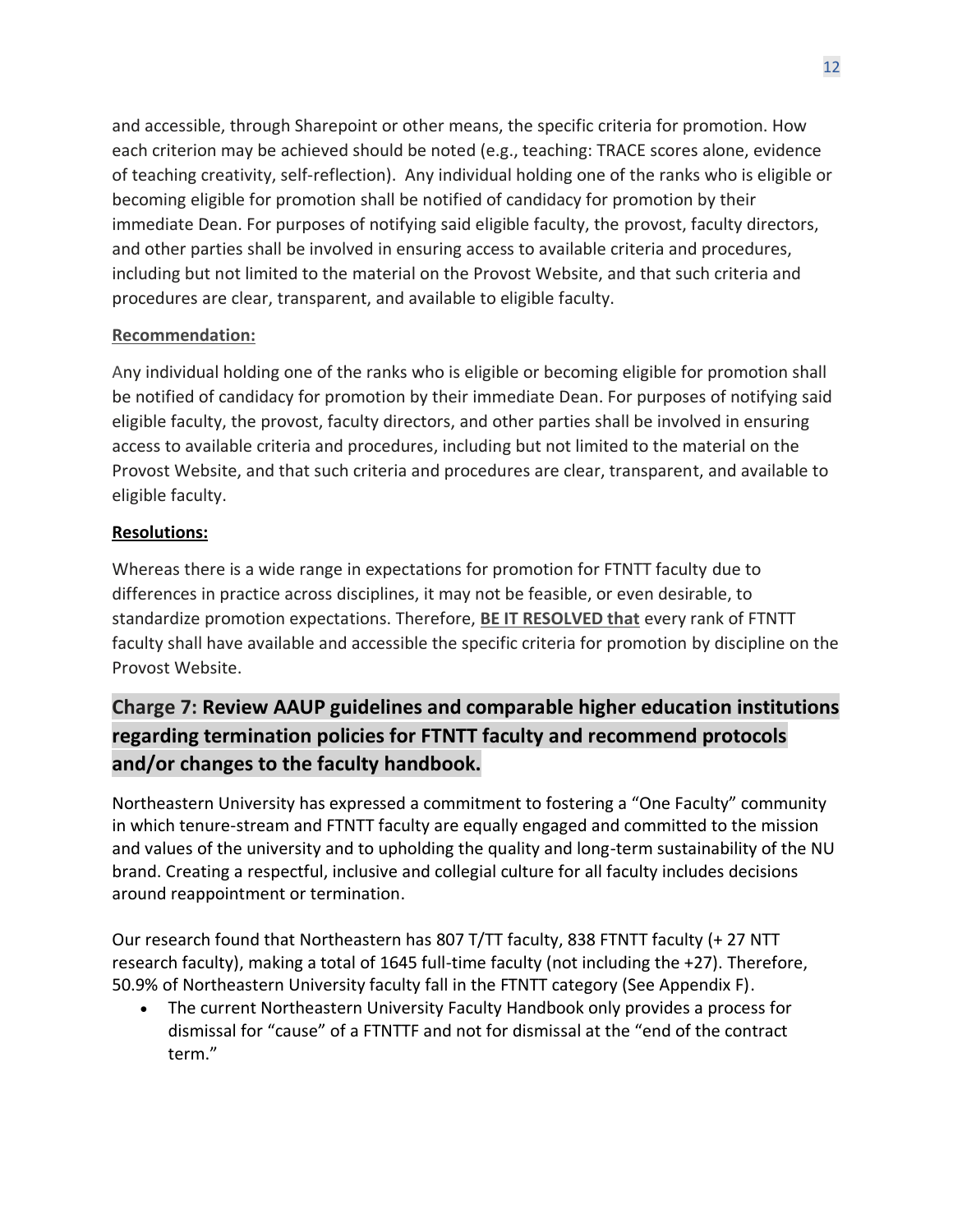- However, a review of matchmate and other institutions finds a range of considerations given to non-renewal of FTNTTF that are not included in our faculty handbook, including the following protocols (See Appendix G for examples):
	- providing for faculty involvement in curriculum changes that may lead to nonrenewal of faculty;
	- providing a written summary of reasons for the non-renewal;
	- providing faculty right to appeal to an academic committee of peers;
	- providing for retraining or reassignment;
	- providing expectation of permanency for those contract faculty who have earned promotion to associate or full;
	- considering length of service when making decisions about termination that is not for cause.

## **Resolution:**

**BE IT RESOLVED that** the Northeastern University Faculty Handbook be updated to include guiding principles for FTNTTF in case of contract non-renewal or contract terminations including:

- 1. Transparency of decision-making on the non-renewal. In alignment with AAUP guidelines, FTNTTF receive **documentation with the rationale for non-renewal/nonreappointment decision for any reason**, whether it is related to cause or not;
- 2. In alignment with AAUP guidelines, that faculty have the **right to appeal** the decision within 90 days;
- 3. Utmost **good faith effort will be made to reassign the FTNTTF** whose re-appointment is not due to cause to another position at the University;
- 4. Advertisements to fill vacancies caused by termination of FTNTTF will not take place until a **90-day appeal period** is reached.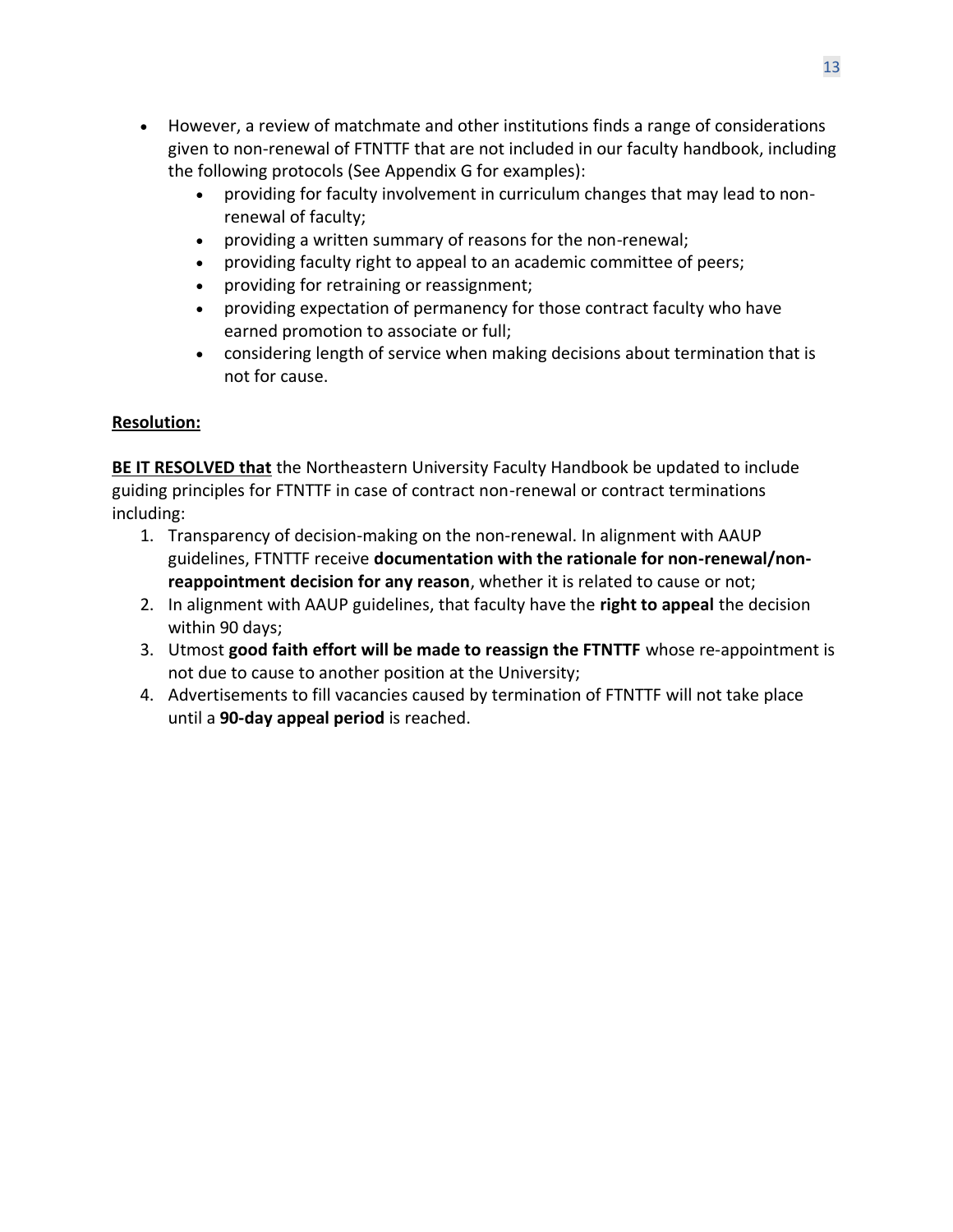## **Faculty Review and Promotion Committee**

## **EVALUATION OF PROMOTION DOSSIER**

Name of Faculty Member:

Year Faculty Member was Hired Full-time at CPS:

Program(s) Faculty Member Teaches in:

Candidate's Academic Credentials:

Current Rank:

*N.B. For promotion from:*

*Assistant Teaching Professor to Associate Teaching Professor - Candidates should demonstrate fundamental leadership skills in their work as*  evidenced in their Support Letters, their Teaching, Professional Development and Service Statements and activities described in their submitted *Promotion Dossier*

Associate Teaching Professor to Teaching Professor - Candidates should demonstrate advanced leadership skills in their work as evidenced in their *Support Letters, their Teaching, Professional Development and Service Statements and activities described in their submitted Promotion Dossier*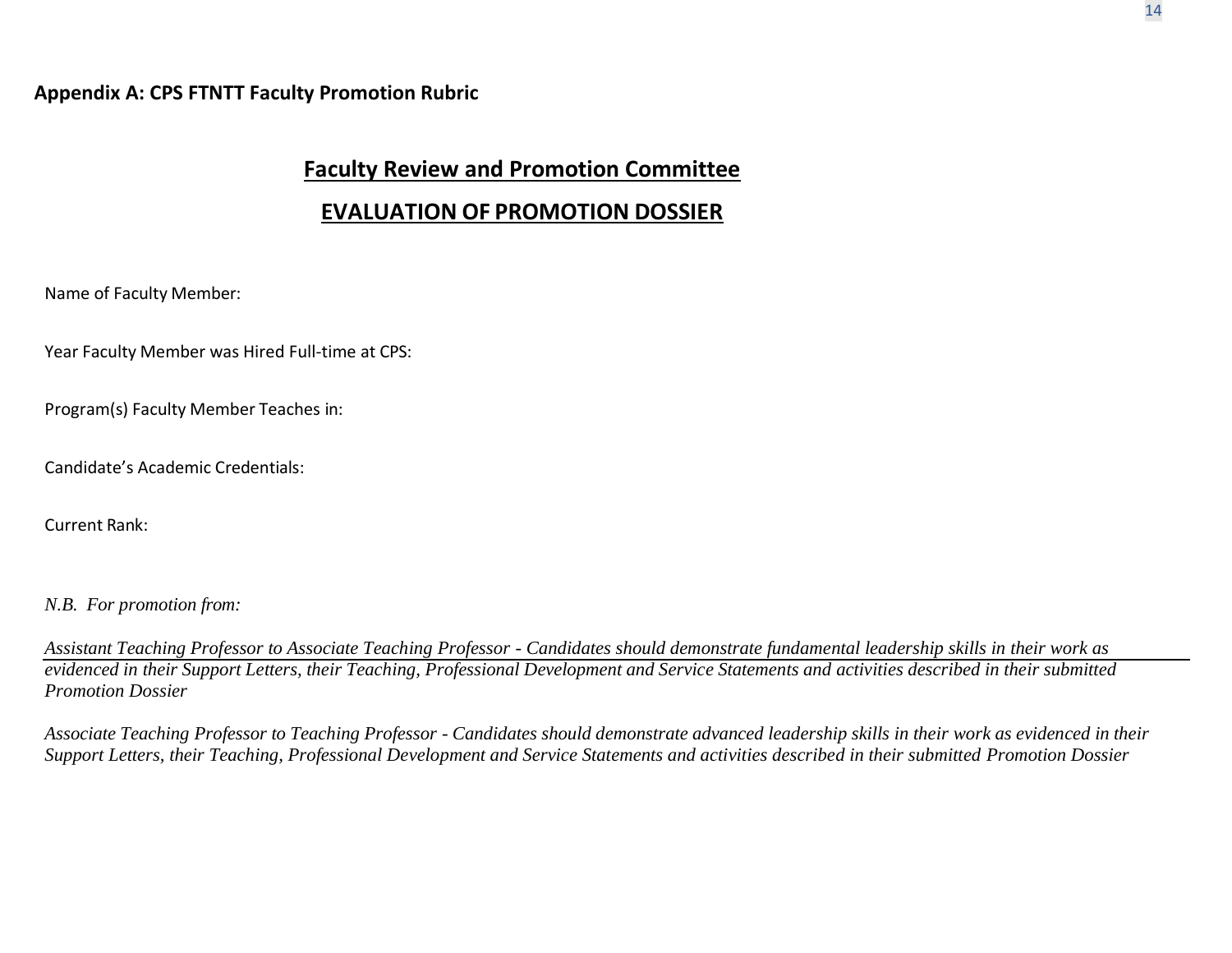## **Area Dean's Letter**

What points did the area dean raise about the faculty member's teaching, including contributions to the curriculum and design for the *program(s) the faculty member teaches in?*

*What points did the area dean raise about the faculty member's teaching pedagogy, if any?*

If relevant, what positive or negative points did the area dean raise about the faculty member's role **advising** students?

Did the area dean highlight any exceptional or unique contributions to teaching and/or advising doctoral work, if applicable? **Faculty Director's Letter (if applicable)**

*Same questions as Area Dean's letter - Additionally:*

Did the Faculty Director raise any issues (positive or negative) regarding the faculty member's engagement with students enrolled in *their courses?*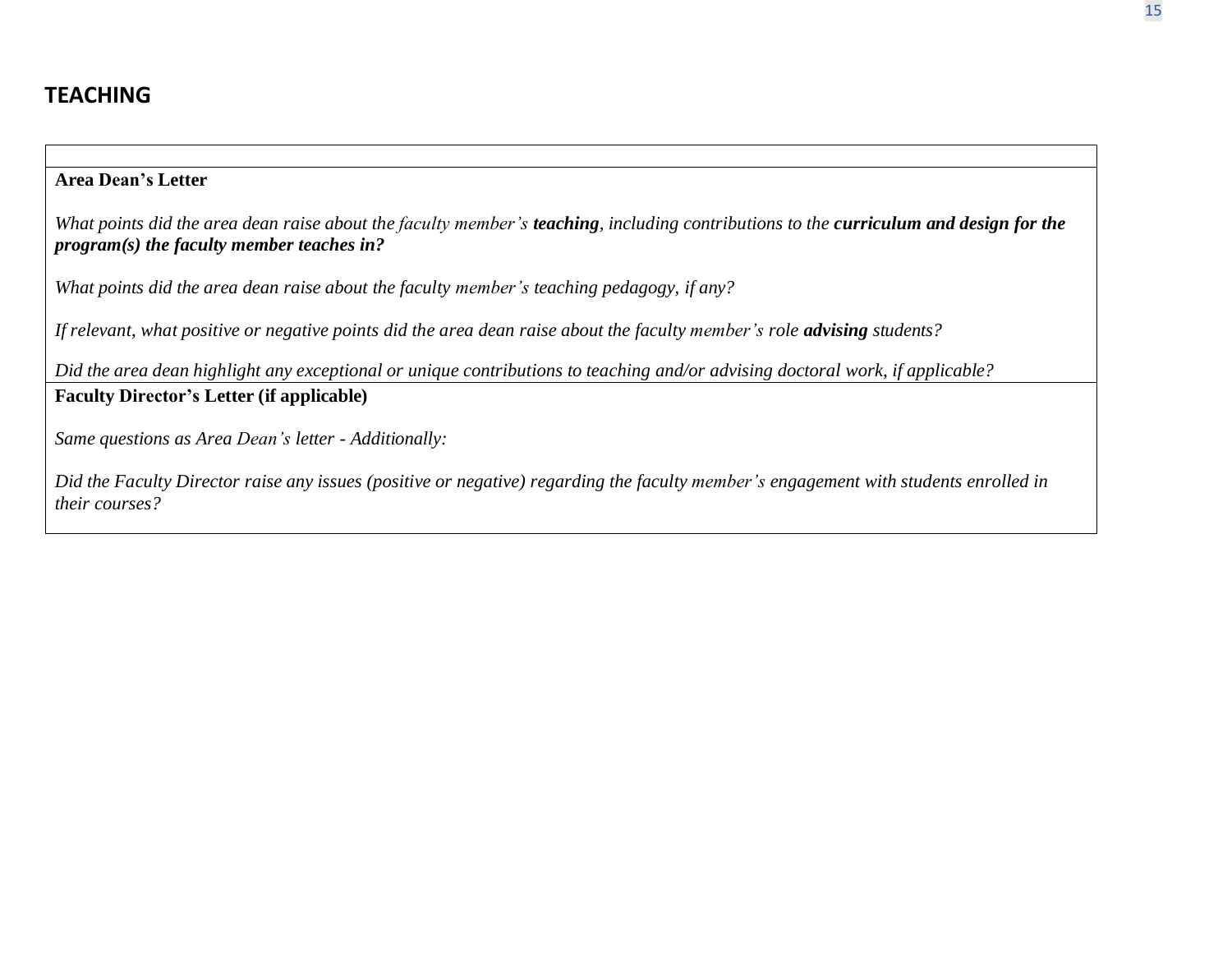### **Teaching Statement**

*Adherence to the page limit guidelines established by the Provost's Office: [https://provost.northeastern.edu/app/uploads/FTNTT-Model-](https://provost.northeastern.edu/app/uploads/FTNTT-Model-Promotion-Dossier.pdf)[Promotion-Dossier.pdf](https://provost.northeastern.edu/app/uploads/FTNTT-Model-Promotion-Dossier.pdf)*

To what degree did the statement demonstrate an effective and clearly articulated approach to all aspects of teaching (designing *curriculum, delivering instruction, assessing learning, meeting students' needs as learners, etc.)?*

To what degree did the statement include reference to addressing the specific format/delivery of content and his/her informed approach *to teaching this way? (online, on-ground, etc.)*

To what degree did the statement include reference to understanding and addressing specific populations of learners? (International, *undergraduate, adult learners, working adults, low SES, etc.)*

To what degree did the faculty member insightfully discuss identified challenges in their teaching and ways in which they have addressed *these challenges?*

*To what degree did the faculty member indicate a positive future trajectory in their personal teaching journey?*

*If relevant, to what degree did the candidate discuss his/her advising philosophies and the impact on student growth?* 

*Does the faculty member indicate how they make additional or personalized contributions to the course experience?*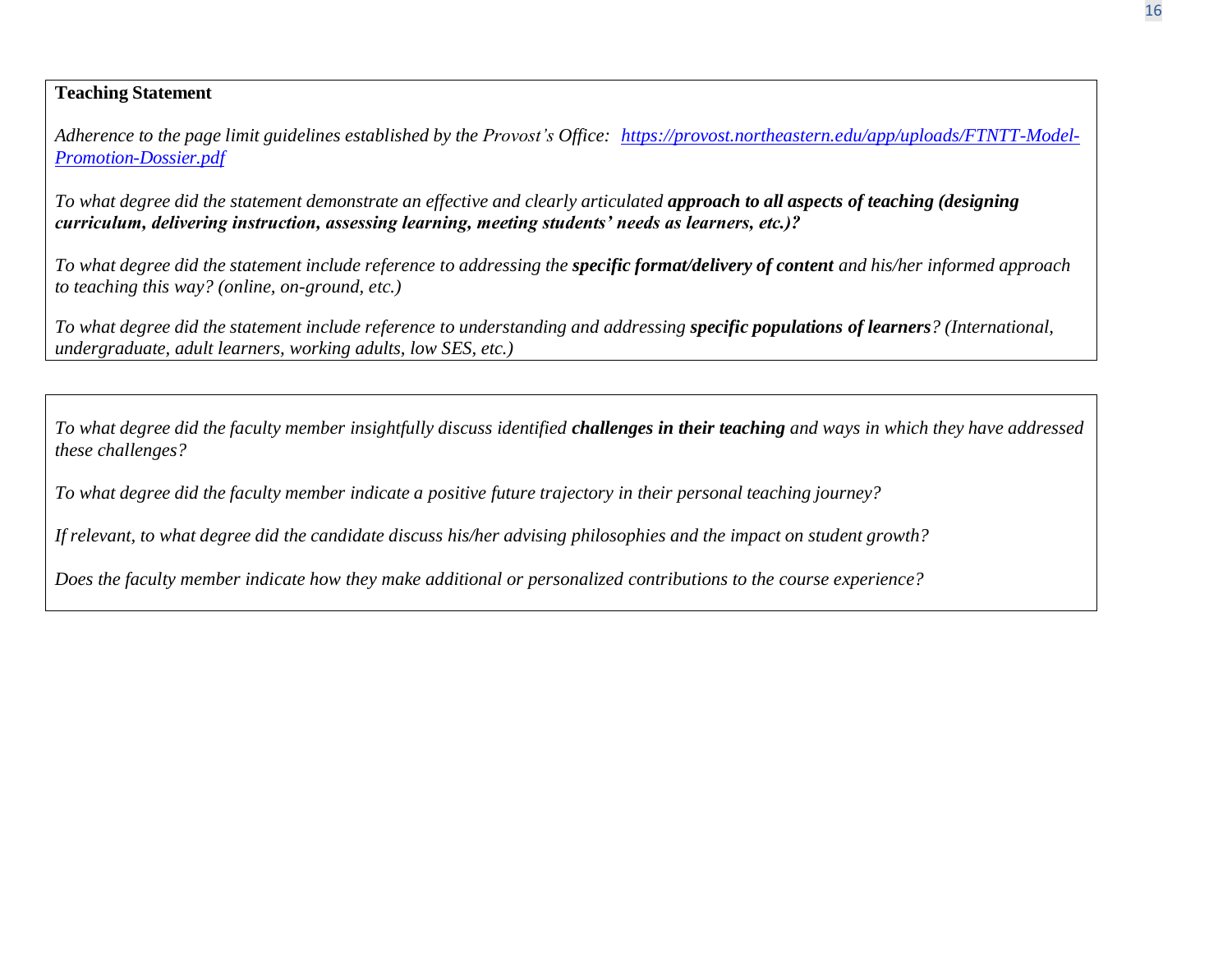**Model B** -- Effectiveness in Teaching: Course Evaluations

What did the course evaluations reveal about the faculty member's effectiveness as a teacher? (Look for changes over time.)

Do the faculty member's course evaluations consistently include comments (positive or negative) that directly relate to their teaching *effectiveness?*

Has the faculty member presented evidence of reflection on their course evaluations, and used the feedback included therein to inform *their teaching effectiveness?*

**Model Syllabus** (included in Dossier)

*In what ways, and to what degree, did the model syllabus demonstrate the faculty member's skills in designing a course that includes*  clearly articulated learning goals, meaningful learning experiences, and effective assessments? To what degree did the model syllabus *demonstrate the faculty member's expertise about the course subject(s) and their command of the literature for the course subject(s)?*

Does the faculty member clearly set performance expectations for all students in their course with respect to individual components of *their courses, as well as their individual courses overall? If so, how?*

**Course Evaluations in Appendix for Teaching**

What did the course evaluations reveal about the faculty member's strengths and/or weaknesses in teaching, as well as about *adjustments over time?*

## **Other Artifacts in Appendix for Teaching**

What artifacts made the faculty member's teaching particularly visible/tangible? What did the artifacts demonstrate about the faculty *member's strengths as a teacher?*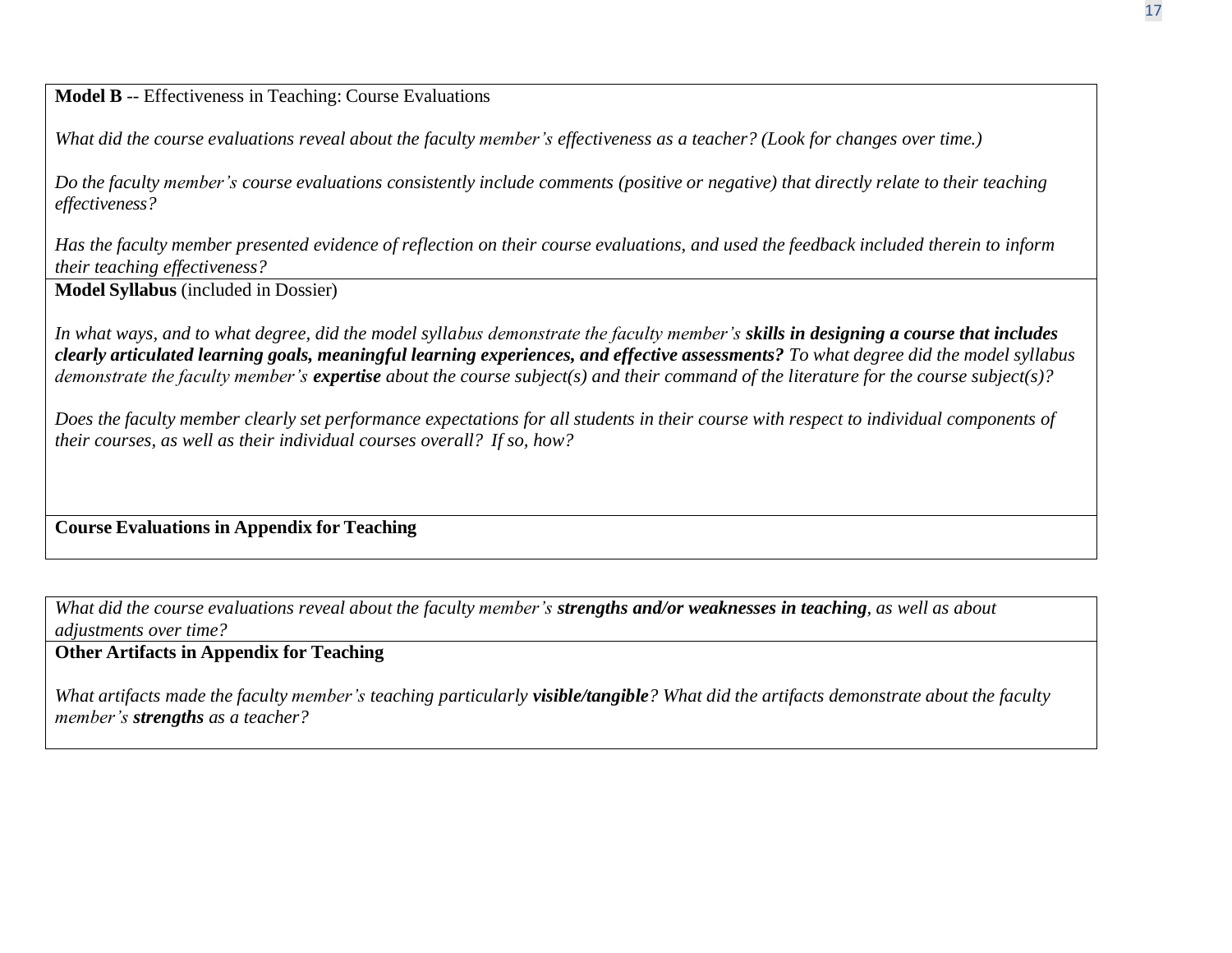**Area Dean's/Faculty Director Letter (if applicable)**

What points did the Area Dean raise about the **candidate's professional development**, and if relevant, scholarship?

Did the area dean highlight any exceptional or unique contributions that can be considered impactful at the program, school, university *or professional level?*

**Statement of Scholarship/Professional Development**

*Adherence to the page limit guidelines established by the Provost's Office: [https://provost.northeastern.edu/app/uploads/FTNTT-Model-](https://provost.northeastern.edu/app/uploads/FTNTT-Model-Promotion-Dossier.pdf)[Promotion-Dossier.pdf](https://provost.northeastern.edu/app/uploads/FTNTT-Model-Promotion-Dossier.pdf)*

To what degree did the statement demonstrate a clear commitment to professional growth, and connecting professional development *with teaching skills?*

To what degree did the statement demonstrate the faculty member's future plans for continued professional growth?

If the faculty member engaged in scholarship, to what degree was it impactful for their professional growth and/or the *College/Program's needs and/or the academic field?*

**Artifacts in Dossier for Professional Development/Scholarship** What artifacts made the faculty member's professional development and/or scholarship particularly visible/tangible? What did the *artifacts demonstrate about the faculty member's strengths in terms of professional growth and/or scholarship?*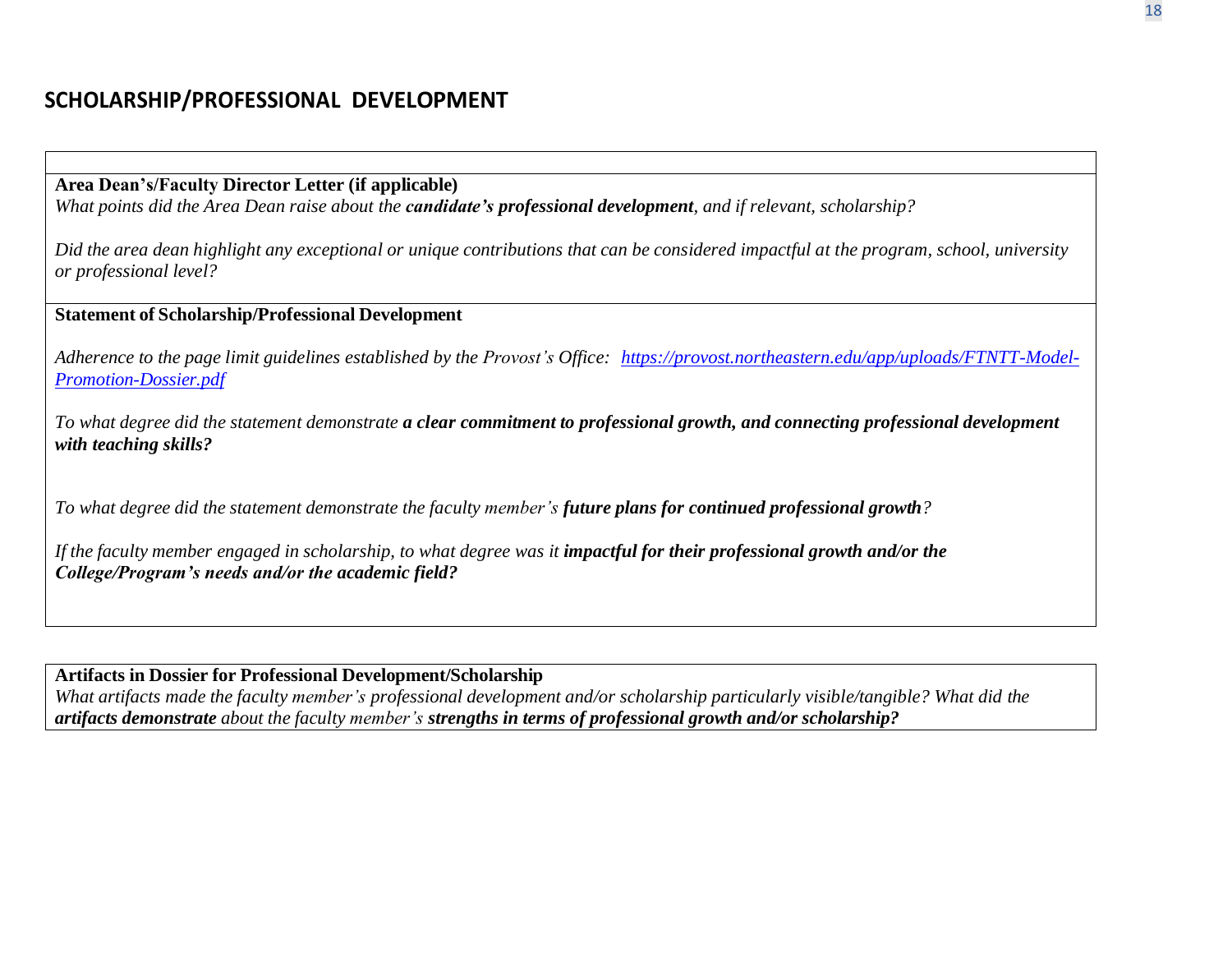## **Area Dean's /Faculty Director's Letter**

*What points did the area dean raise about the candidate's service and its impact?*

*Did the area dean highlight any exceptional or unique contributions to service?*

## **Statement of Service**

*Adherence to the page limit guidelines established by the Provost's Office: [https://provost.northeastern.edu/app/uploads/FTNTT-Model-](https://provost.northeastern.edu/app/uploads/FTNTT-Model-Promotion-Dossier.pdf)[Promotion-Dossier.pdf](https://provost.northeastern.edu/app/uploads/FTNTT-Model-Promotion-Dossier.pdf)*

To what degree did the statement demonstrate a clear commitment to service? To what degree did the statement demonstrate that the *faculty member's service has been impactful?*

Did the faculty member engage in service across multiple fields (i.e. program, College of Professional Studies, Northeastern University, *professional field, community, public)?*

*Does the statement project future areas of intended growth in service- related activities?*

## **Artifacts in Dossier for Service**

*What artifacts made the faculty service particularly visible/tangible?*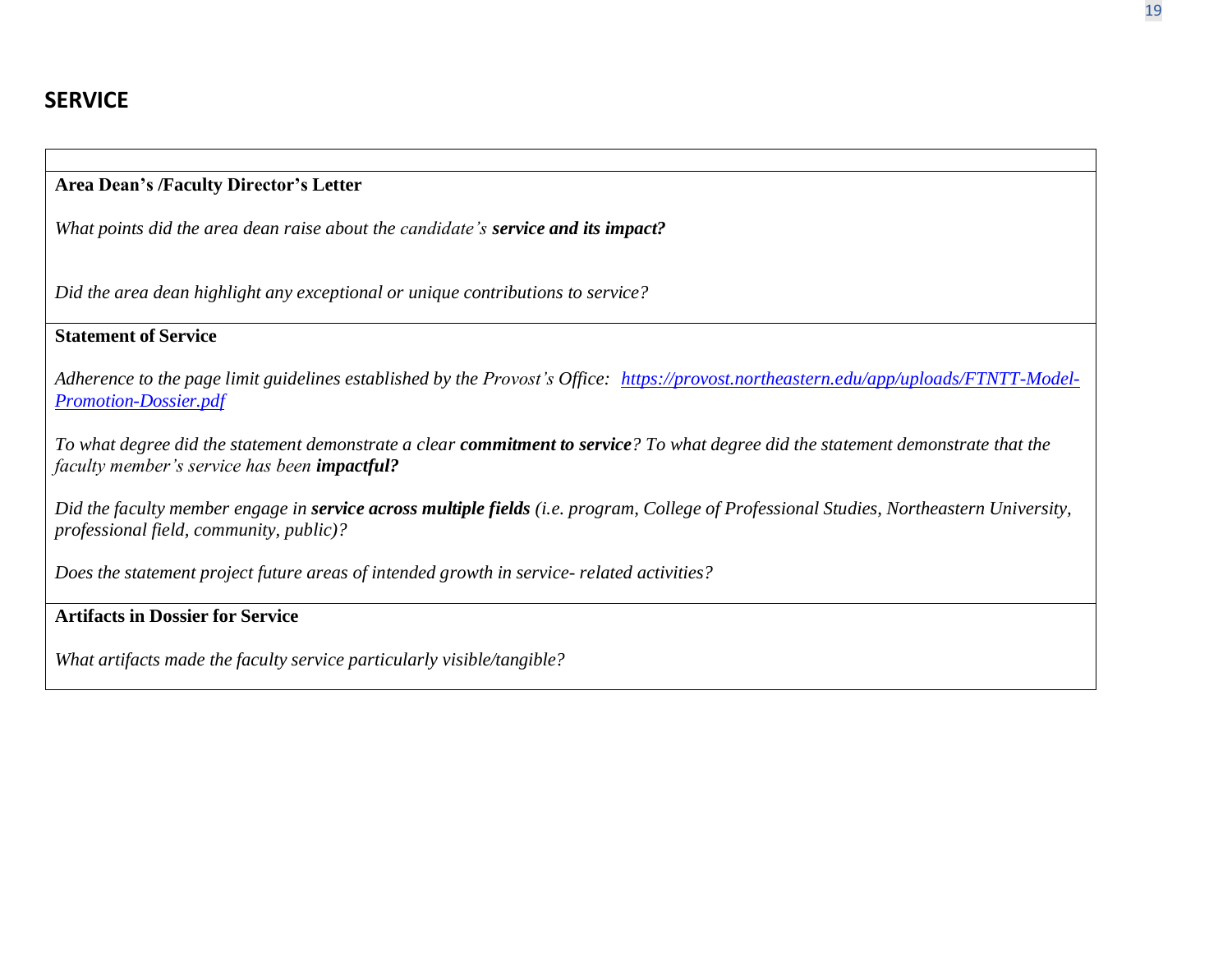*What did the artifacts demonstrate about the faculty member's impact in terms of their service?*

#### **OVERALL IMPACT—The Storytelling**

How would you rate the candidate's ability to tell a vivid, cohesive, substantiated story of his/her work? What key contributions can be *identified in their teaching, professional development and service activities?*

How would you rank the candidate's ability to explain his/her work in the college and address how he/she impacts the lives of students and *colleagues while "making the college a better place?"*

Has the candidate demonstrated care in the preparation of the dossier through adherence to the guidelines, audience consideration, and *editing?*

## **OTHER NOTES YOU WANT TO MAKE TO RAISE IN DISCUSSION OF FACULTY MEMBER'S DOSSIER:**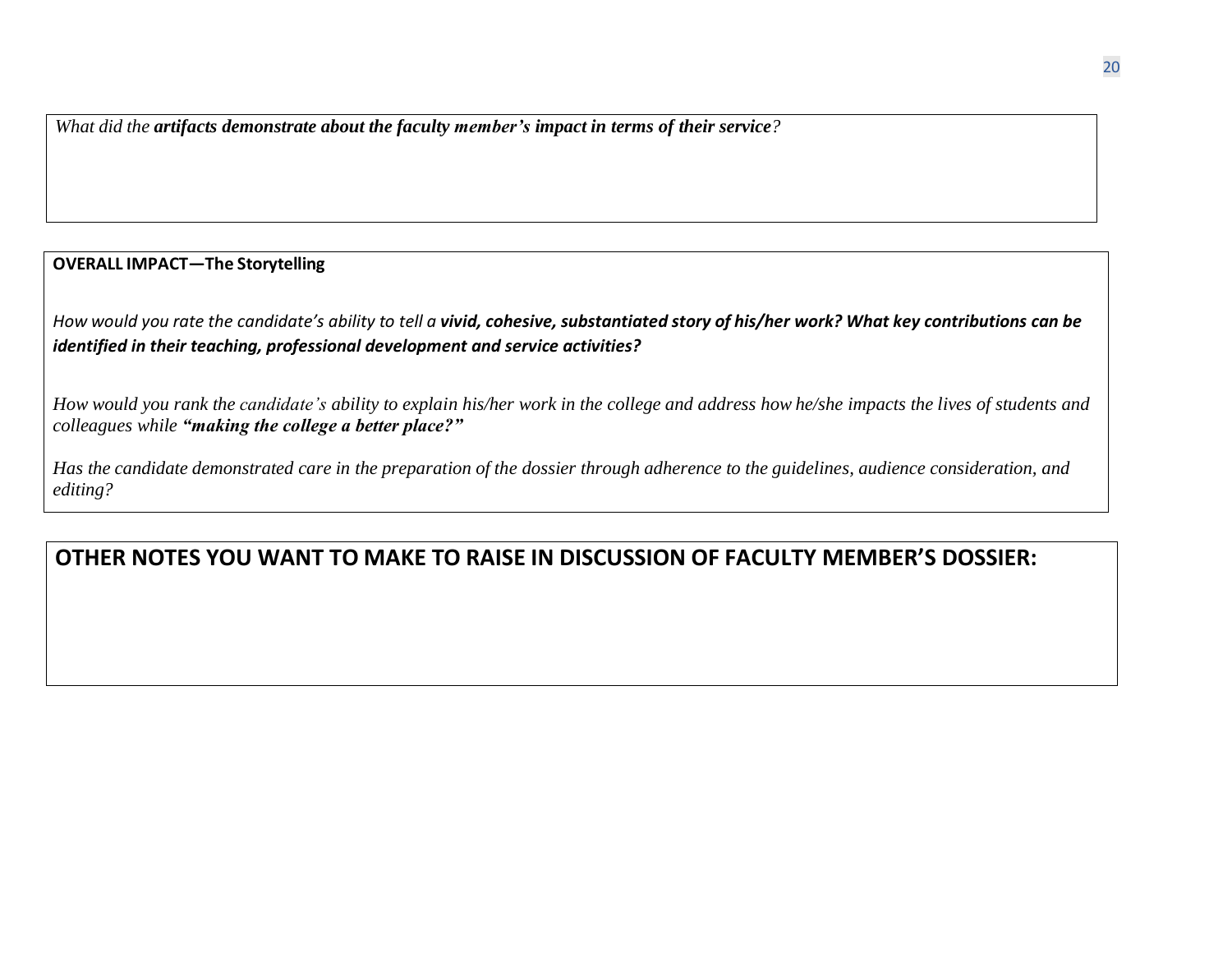## **Appendix B: Provost's Office Survey of College Leadership Positions<sup>2</sup>**

| <b>College</b> | <b>Associate</b>                                                          | <b>TT or FTNTT</b> | <b>Notes</b>                                                                                                                                                                                                                                                                                                                                             |
|----------------|---------------------------------------------------------------------------|--------------------|----------------------------------------------------------------------------------------------------------------------------------------------------------------------------------------------------------------------------------------------------------------------------------------------------------------------------------------------------------|
|                | <b>Dean Title</b>                                                         | or Either          |                                                                                                                                                                                                                                                                                                                                                          |
| <b>Bouve</b>   | AD for<br>Research                                                        | T                  | Given the complexity of research infrastucture at NU as<br>well as the number of NTT unit leaders, it is best for this<br>individual to be a tenured faculty member. Currently ADR<br>provides faculty tenure reviews in place of NTT unit leader<br>for the departmental level review                                                                   |
| Bouve          | AD for<br>Academic<br><b>Affairs</b>                                      | Either             | (currently NTT)                                                                                                                                                                                                                                                                                                                                          |
| Bouve          | AD for Faculty<br>Affairs                                                 | Either             | (currently NTT)                                                                                                                                                                                                                                                                                                                                          |
| <b>Bouve</b>   | AD for<br>Administration<br>and Finance                                   | staff              |                                                                                                                                                                                                                                                                                                                                                          |
| Bouve          | AD for<br>Development                                                     | staff              | Currently this individual has a Director title                                                                                                                                                                                                                                                                                                           |
| <b>Bouve</b>   | School of<br>Nursing Dean/<br>Bouve<br>Associate Dean                     | Either             | Majority of the faculty in this unit currently are NTT faculty                                                                                                                                                                                                                                                                                           |
| Bouve          | School of<br>Pharmacy<br>Dean/Bouve<br>Associate Dean                     | T                  | Currently the Dean provides oversight to PS and PHSS<br>departments. Given the overall composition of faculty<br>with many who are tenured/TT it is best at this time to<br>have a tenured faculty serve in the role of the Dean of the<br><b>School of Pharmacy</b>                                                                                     |
| <b>Bouve</b>   | Leader School<br>$\alpha$ f<br>Rehabilitation<br>and Clinical<br>Sciences | TBD <sup>3</sup>   | This will be a conversation with the Provost's Office in the<br>coming year                                                                                                                                                                                                                                                                              |
| Bouve          | Leader School<br>of Public<br>Health                                      | <b>TBD</b>         | This will be a conversation with the Provost's Office in the<br>coming year                                                                                                                                                                                                                                                                              |
| CAMD           | AD of Faculty<br>and Research                                             | T/TT               | handles hiring of T/TT; promotion of T/TT cases; tenure on<br>entry process NOTE: [Elizabeth Hudson is] looking into the<br>possibility of splitting into 2 separate Associate Dean roles;<br>both roles would need to be T/TT, so that the Research<br>role could assist in handling any T/TT processes at the<br>Department/School level, if necessary |

<sup>&</sup>lt;sup>2</sup> CPS was not included in this poll because all FT faculty are NTT, so "anyone in a position of leadership is a FTNTT faculty member."

<sup>&</sup>lt;sup>3</sup> The AD of the School of Rehabilitation and Clinical Sciences, who was appointed last year, is NTT.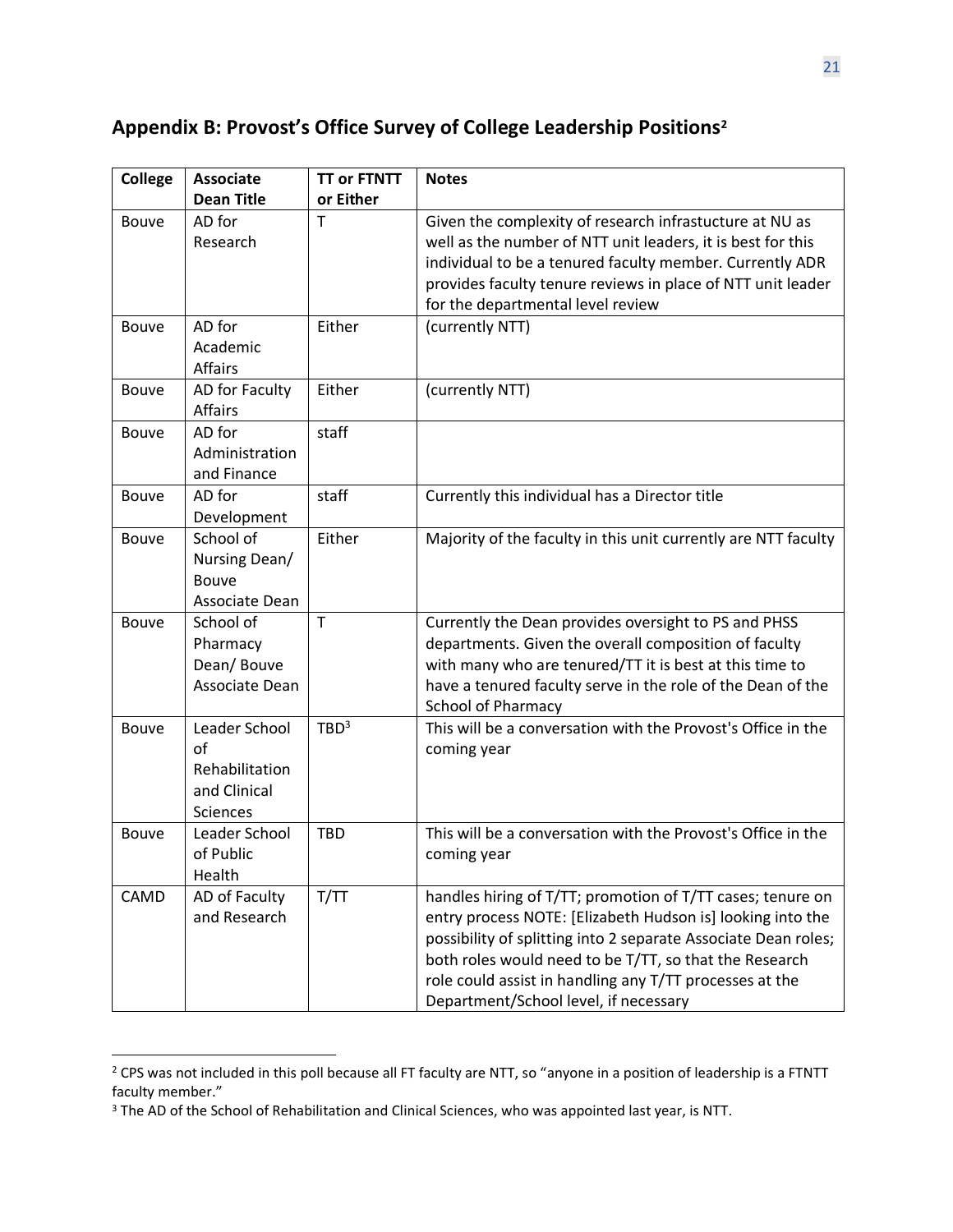| CAMD        | AD of              | Either            |                                                                |
|-------------|--------------------|-------------------|----------------------------------------------------------------|
|             | Undergraduate      |                   |                                                                |
|             | Programs           |                   |                                                                |
| CAMD        | Senior AD of       | Either T/TT       | Potential for the PhD program (if approved) should move        |
|             | Graduate           | or NTT, as        | to an Associate Dean of Research                               |
|             | Programs and       | long as the       |                                                                |
|             | Strategic          | right kind of     |                                                                |
|             | Initiatives        | expertise/de      |                                                                |
|             |                    | grees             |                                                                |
| <b>COE</b>  | <b>AD Faculty</b>  | TT                | In COE, the AD must understand the nuances of tenure           |
|             | Affairs            |                   | cases, and with the heavy load of cases, TT is preferred.      |
| <b>COE</b>  | AD Research        | Either TT or      | We have no one in this position as yet, but would not rule     |
|             |                    | <b>FTNTT Full</b> | it out in the future.                                          |
|             |                    | Research          |                                                                |
|             |                    | Professor         |                                                                |
| <b>COE</b>  | <b>AD Graduate</b> | Prefer TT         | In COE the AD must understand the curricula, the               |
|             | Education          |                   | graduate student issues, and also the needs of faculty in      |
|             |                    |                   | recruiting/appointing/mentoring PhDs.                          |
| COE         | AD UG              | Either TT or      | as this AD is student facing and student centered.             |
|             | Education          | <b>FTNTT</b>      |                                                                |
|             |                    | Teaching          |                                                                |
|             |                    | Professor         |                                                                |
| cos         | <b>AD</b>          | Either            |                                                                |
|             | Undergraduate      |                   |                                                                |
|             | <b>Affairs</b>     |                   |                                                                |
| COS         | AD Research        | <b>TT</b>         | Need to have someone in this role who is knowledgeable         |
|             | and Graduate       |                   | regarding research (including funded research) and             |
|             | <b>Affairs</b>     |                   | understands levers to promote faculty scholarship.             |
| COS         | <b>AD Faculty</b>  | <b>TT</b>         | must be able to coordinate and preside over tenure and         |
|             | Affairs,           |                   | promotion processes re TT faculty.                             |
|             | Diversity &        |                   |                                                                |
|             | Inclusion          |                   |                                                                |
| <b>CSSH</b> | AD Academic        | <b>TT</b>         | Needs to be able to help manage tenure cases, and be           |
|             | Affairs            |                   | attuned to workload demands of tenured faculty                 |
|             |                    |                   | (including research demands).                                  |
| <b>CSSH</b> | AD Research        | TT                | Need to have someone in this role who is knowledgeable         |
|             |                    |                   | regarding research (including funded research) and             |
|             |                    |                   | understands levers to promote faculty scholarship.             |
| <b>CSSH</b> | AD Teaching,       | Has always        | In the future NTT teaching professor with leadership           |
|             | Learning and       | been TT           | experience might be a possibility.                             |
|             | Experiential       |                   |                                                                |
|             | Education          |                   |                                                                |
| <b>CSSH</b> | AD Graduate        | TT                | for credibility with both doctoral and master's programs.      |
|             | <b>Studies</b>     |                   |                                                                |
| <b>DMSB</b> | Senior AD of       | T, preferably     | Given the research standing of the School and the              |
|             | Faculty and        | at the rank       | University, this position has significant responsibilities for |
|             | Research           |                   | the hiring and development of tenured and tenure-track         |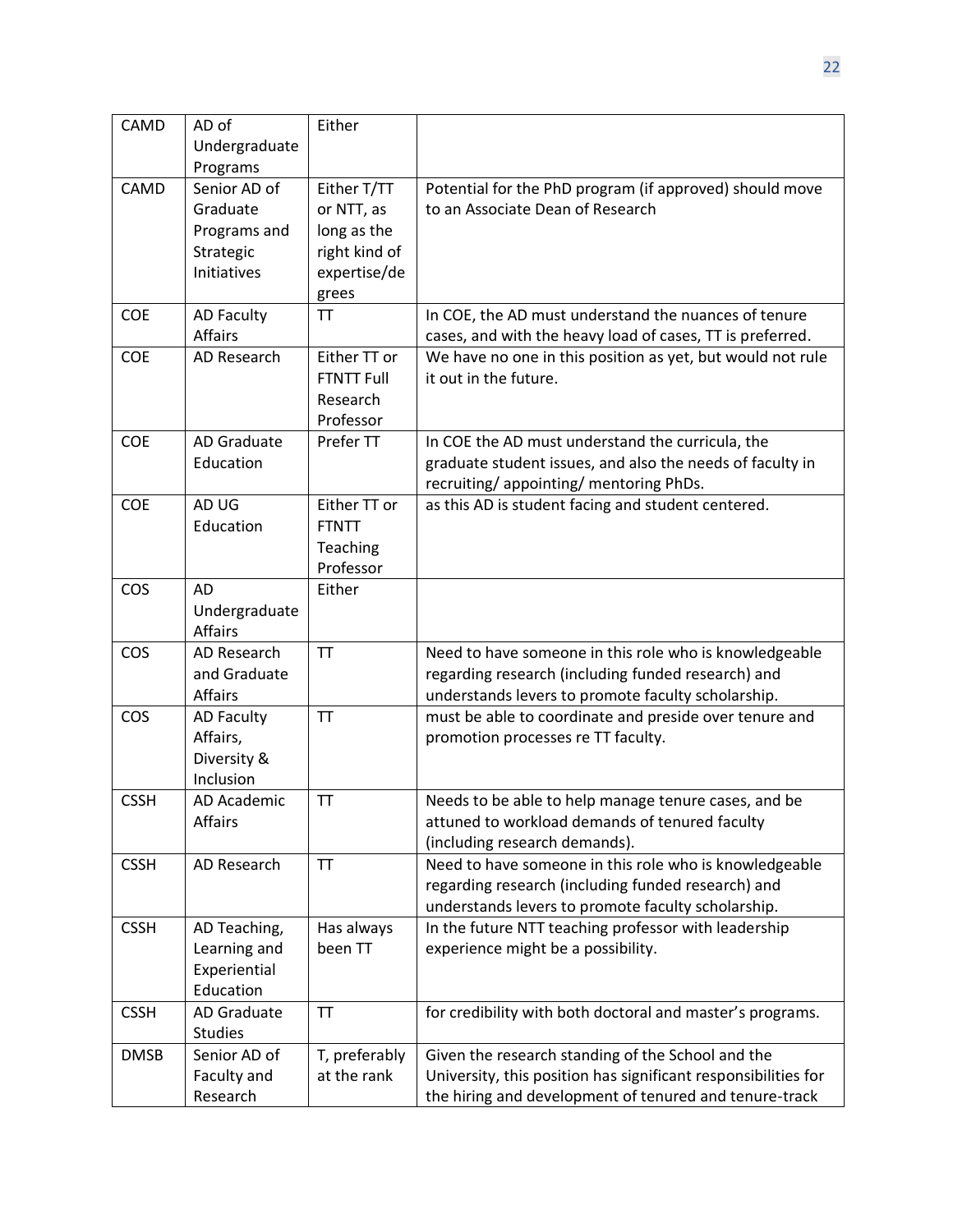|             |                                            | of Full<br>Professor                                                                                                          | faculty and for setting the research direction of the School.<br>Roles include evaluating tenured faculty; including<br>evaluating tenure and promotion decisions, third-year<br>reviews, progress toward tenure, reviews of<br>professorships, and other faculty evaluations around<br>research and professional service. A terminal degree,<br>scholarly reputation, and understanding of research are |
|-------------|--------------------------------------------|-------------------------------------------------------------------------------------------------------------------------------|----------------------------------------------------------------------------------------------------------------------------------------------------------------------------------------------------------------------------------------------------------------------------------------------------------------------------------------------------------------------------------------------------------|
|             |                                            |                                                                                                                               | required to effectively execute these jobs and to garner<br>the support of tenured research faculty                                                                                                                                                                                                                                                                                                      |
| <b>DMSB</b> | AD of<br>Graduate<br>Programs              | either<br>tenured<br>faculty or<br>NTT faculty<br>although<br>tenured<br>faculty have<br>held these<br>positions at<br>times. | Academic leadership can be provided through the use of<br>academic directors in terms of connecting faculty to<br>students, driving curriculum change, garnering faculty<br>support for various initiatives, and working with senior<br>academic and administrative leaders across the university.                                                                                                       |
| <b>DMSB</b> | AD of<br>Undergraduate<br>Programs         | either<br>tenured<br>faculty or<br>NTT faculty<br>although<br>tenured<br>faculty have<br>held these<br>positions at<br>times. | Academic leadership can be provided through the use of<br>academic directors in terms of connecting faculty to<br>students, driving curriculum change, garnering faculty<br>support for various initiatives, and working with senior<br>academic and administrative leaders across the university.                                                                                                       |
| Khoury      | Senior AD of<br>Academic<br><b>Affairs</b> | T                                                                                                                             | needs to be tenured to deal with all of the faculty issues;<br>runs the Boston campus, all faculty report to this position                                                                                                                                                                                                                                                                               |
| Khoury      | AD of Faculty                              | Τ                                                                                                                             | needs to be a tenured full professor for oversight of the<br>tenure committee                                                                                                                                                                                                                                                                                                                            |
| Khoury      | AD of Research                             | Does not<br>need to be<br>tenured, but<br>likely a best<br>practice                                                           |                                                                                                                                                                                                                                                                                                                                                                                                          |
| Khoury      | AD of Finance                              | does not<br>need to be<br>faculty                                                                                             | MBA required                                                                                                                                                                                                                                                                                                                                                                                             |
| Khoury      | <b>AD of Business</b><br>Development       | does not<br>need to be<br>faculty                                                                                             |                                                                                                                                                                                                                                                                                                                                                                                                          |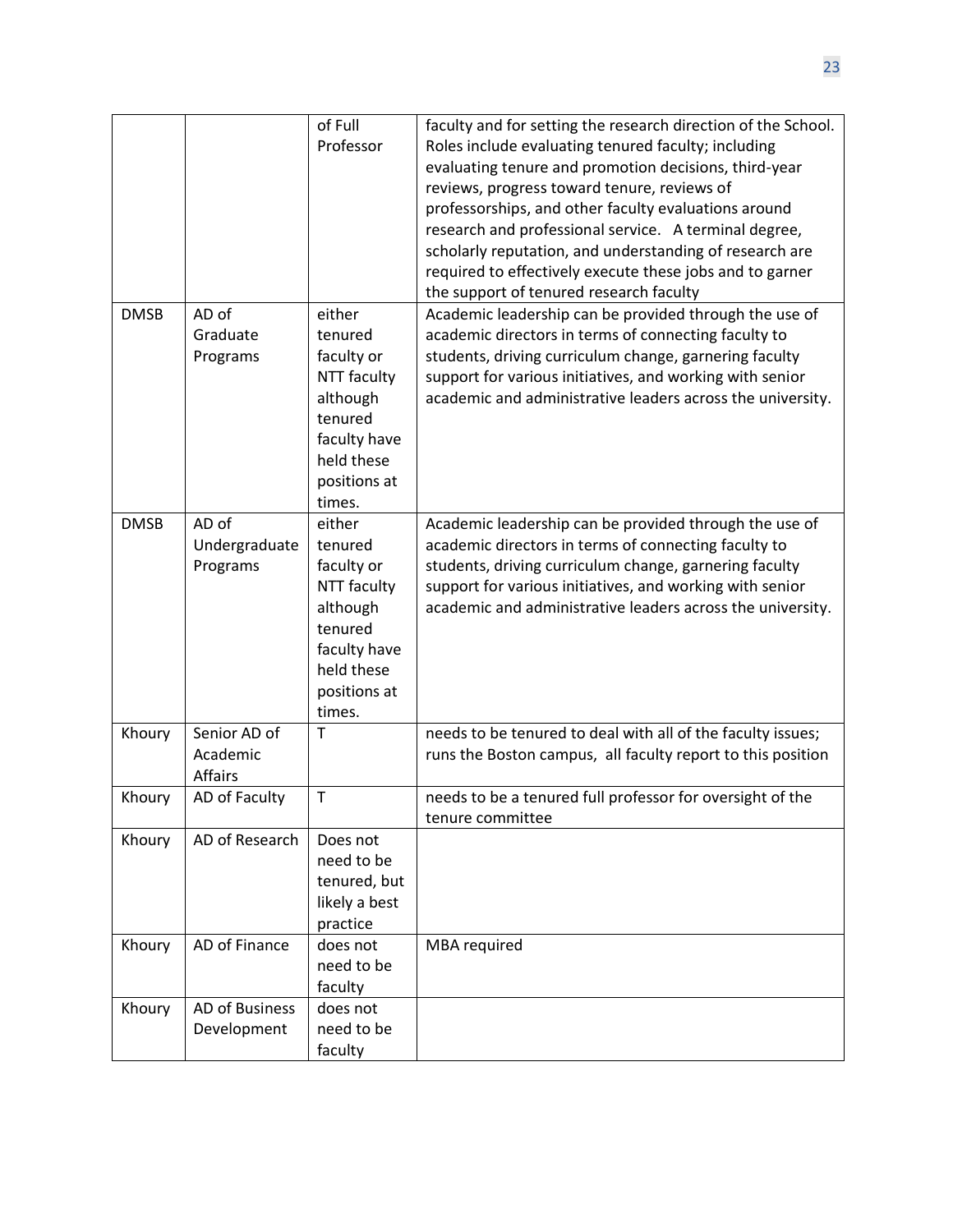| Khoury | AD of Grad<br>administration       | does not<br>need to be<br>faculty                                  |                                                                                                                                                                                                                                                             |
|--------|------------------------------------|--------------------------------------------------------------------|-------------------------------------------------------------------------------------------------------------------------------------------------------------------------------------------------------------------------------------------------------------|
| Khoury | AD of<br>Undergraduate<br>programs | either T/TT<br>and FTNTT-<br>but should<br>be associate<br>or more | Note that this summer AD of Students will fold into this<br>position - i.e., it will be the same person: Ben Hescott<br>who is FTNTT.                                                                                                                       |
| Khoury | AD of<br>Graduate<br>programs      | T, rank of full<br>professor                                       | oversees all PhD programs                                                                                                                                                                                                                                   |
| SOL    | AD Academic<br><b>Affairs</b>      | <b>TT</b>                                                          | Needs to be able to help manage tenure cases, and be<br>attuned to workload demands of tenured faculty<br>(including research demands)-also a key advisor in<br>appointments and other academic matters that require<br>experience at tenure track faculty. |
| SOL    | AD Research                        | Either TT or<br><b>FTNT</b><br>Research<br>Professor               | Need to have someone in this role who is knowledgeable<br>regarding research (including funded research) and<br>understands levers to promote faculty scholarship.                                                                                          |
| SOL    | AD Experiential<br>Education       | Either                                                             |                                                                                                                                                                                                                                                             |
| SOL    | AD Digital<br>Strategy             | Either                                                             |                                                                                                                                                                                                                                                             |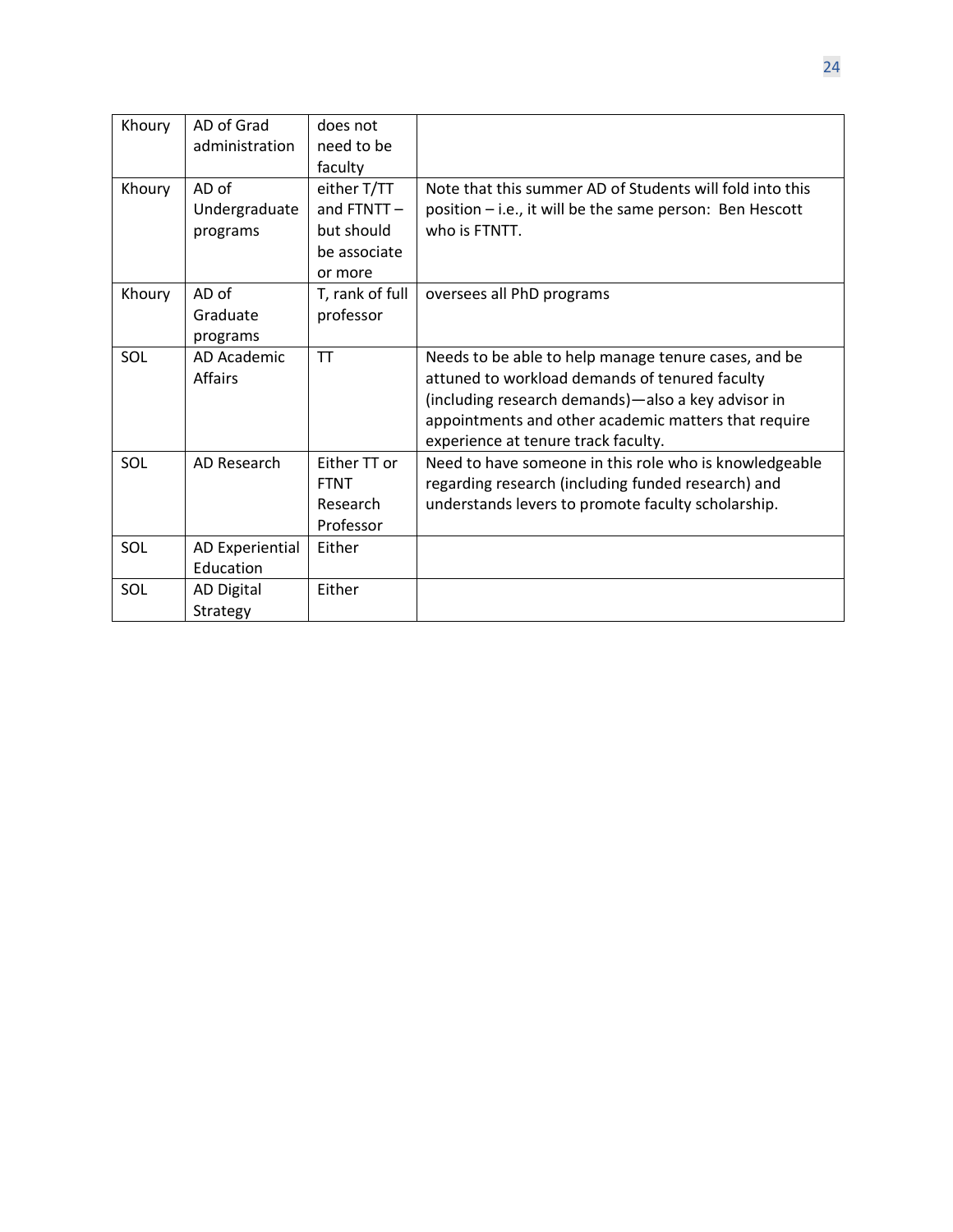## **Appendix C: FTNTT Faculty Current Leadership Roles:**

#### **COS:**

Associate Chair Department of Biology: Gail Begley Director of Undergraduate Studies, Biology: Missy McElligott Biochemistry Program Director: Kirsten Fertuck Associate Dean of Faculty Affairs: Oyinda Oyelaran Head Advisor Biology Department: MarySue Potts-Santone Head of Curricular Assessment Biology: Dessy Raytcheva Behavioral Neuroscience Program Director: Jenn Ingemi Director of Biotechnology and Bioinformatics: Kevin Broadbelt Director of Linguistics Program: Heather Littlefield Director Environmental Science and Policy MS Program: Benjamin Dittbrener Director of Undergraduate Programs, Mathematics: Prasanth George Director of the Graduate Certificate in Nanomedicine: Anne L. van De Ven Associate Chair Department of Psychology: Dawn Cisewski

#### **Bouvé College of Health Sciences:**

Associate Deans of Bouvé (3): Margarita DiVall- ADFA and Jenn Kirwin- ADAA, Kristin Greenwood, AD Network Programs

Associate Dean, Bouve and School of Clinical and Rehabilitation Sciences, Trenton Honda

Assistant Dean Clinical and Experiential Learning, Bouve College, Caroline Hewitt

2 Chairs in the Bouvé School of Clinical and Rehabilitation Sciences: PTMRS, Lorraine Book CSD, Carey Barry PA

Assistant Dean of Clinical and Experiential Learning, Director of Clinical Education, Jessica Maxwell, PT, DPT, PhD

Doctor of Physical Therapy Program: Chris Cesario Chair PHSS: Andrew Orr Skirvin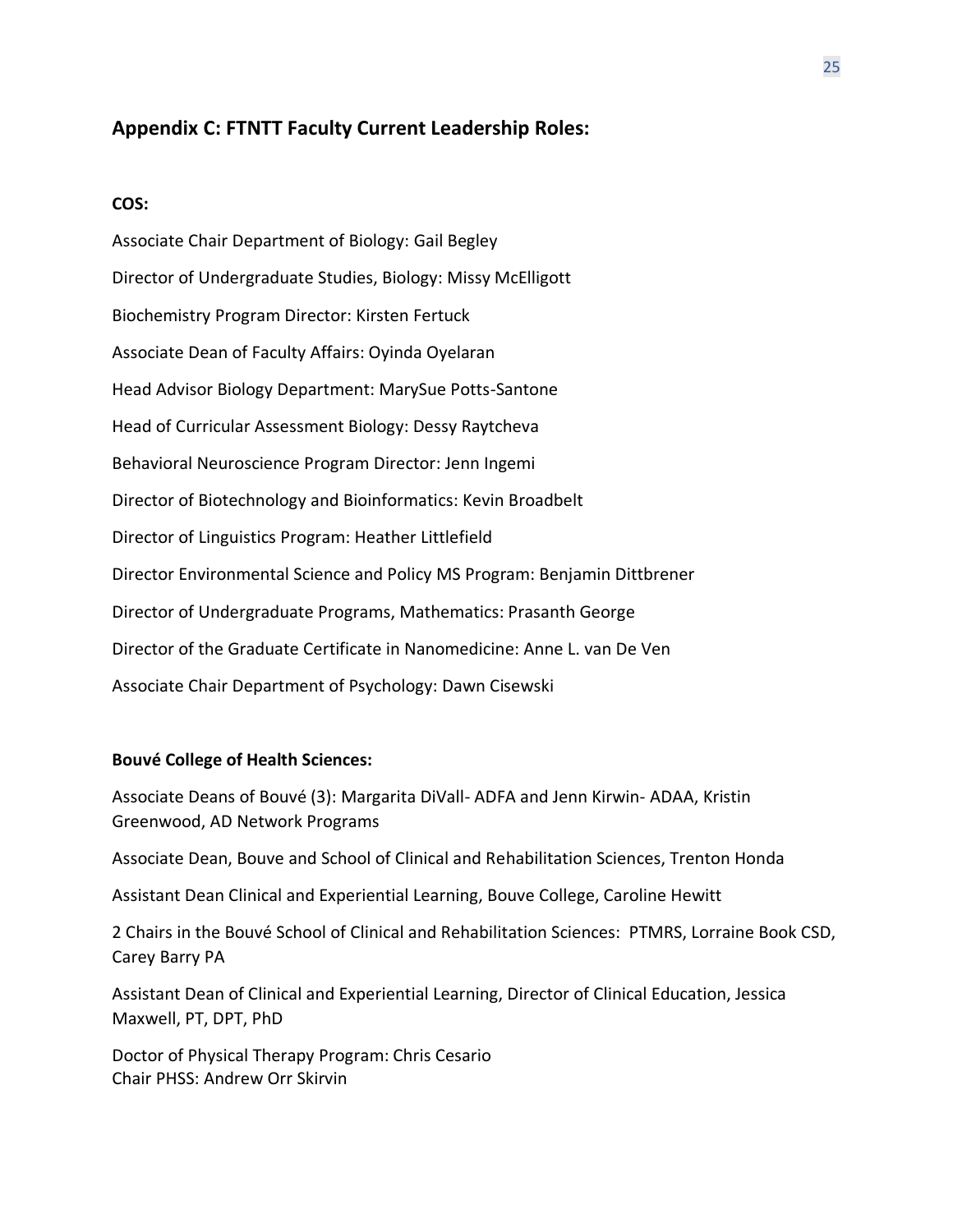#### **CSSH:**

Director of the American Sign Language Program: Lori Whynot Director of the Spanish Language Program, World Languages: Daniel Cuenca Undergraduate Program Director, Economics: Gustavo Vicentini Online Pedagogy Coordinator, English: Laurie Edwards Director, Digital Scholarship Group: Julia Flanders Coordinator of Online Teaching and Learning, CSSH: Carolin Fuchs Director of First-Year Writing, English: Kelly Garneau Director of Advanced Writing in the Disciplines, English: Cecelia Musselman Director of the Writing Program, English: Laurie Nardone Director of the Writing Center, English: Isabel Sobral Campos Director of the Writing Minor, English: Sebastian Stockman Director of the Human Services Program: Lori Gardinier Associate Director, School of Public Policy and Urban Affairs: Linda Kowalcky Director, Kitty and Michael Dukakis Center for Urban and Regional Policy: Theodore Landsmark Senior Research Associate, Dukakis Center for Urban and Regional Policy: Emily Mann Khaled and Olfat Juffali Director of the Social Impact Lab: Rebecca Riccio International Affairs Associate Director; International Affairs Undergraduate Program Director: Ioannis Livanis Undergraduate Program Director, Political Science: Natalie Bormann Director, Institute on Race and Justice, Criminology: Jack McDevitt Director, Institute for Security and Public Policy, Criminology: Glenn Pierce

#### **DMBS:**

Executive Director, Center for Family Business: Edmund Clark Director, Business Sustainability Initiative: David H. Myers Concentration Coordinator, Accounting Group: Peggy O'Kelly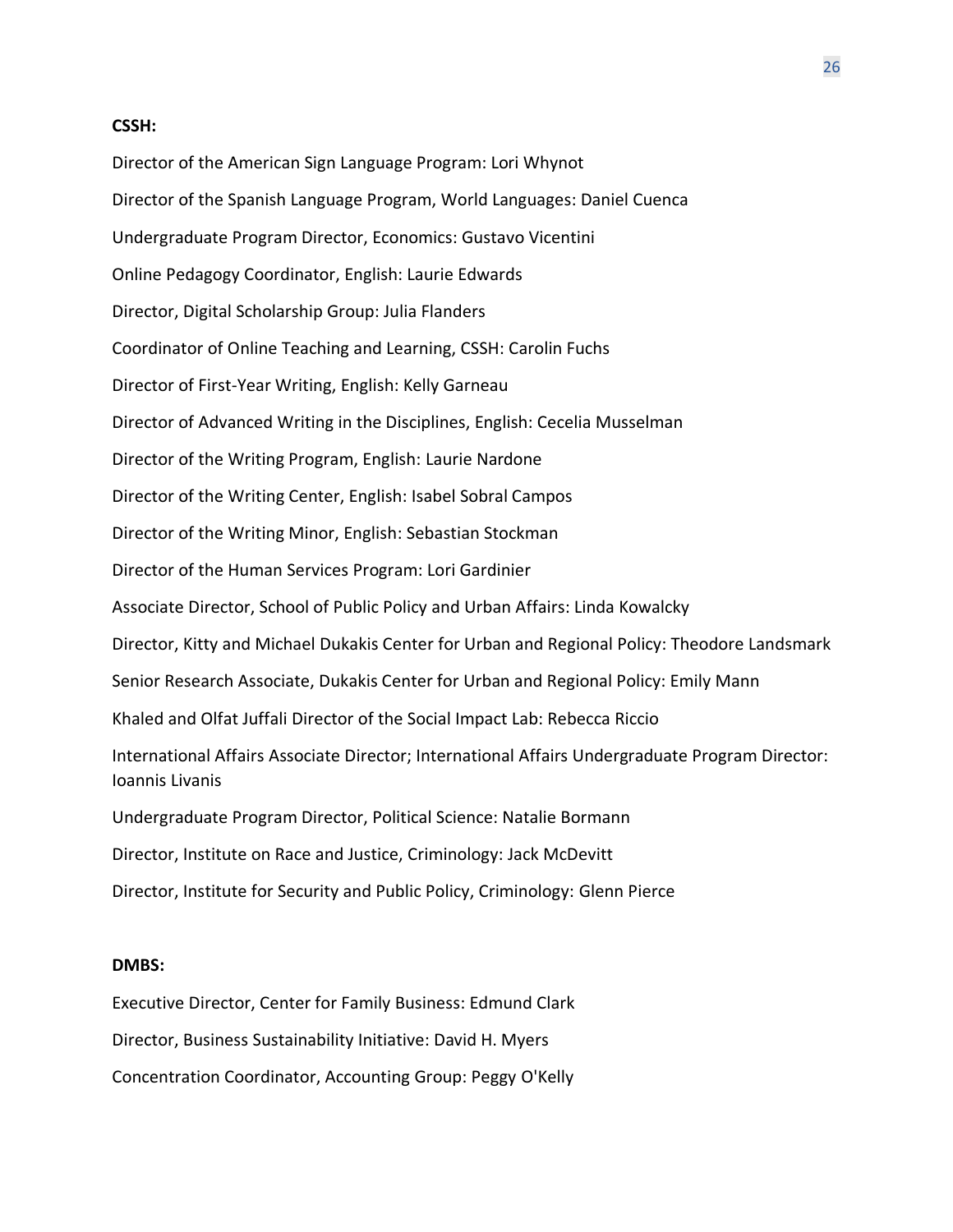#### **SOL:**

### Associate Teaching Professor and Associate Dean for Digital Strategy: Julian Fray

Teaching Professor and Administrator, Legal Skills in Social Context Program: Carol Mallory

Assistant Teaching Professor and Director, Academic Success Program: Victoria McCoy Dunkley

Associate Teaching Professor and Director, Law Library: Sharon Persons

Associate Clinical Professor and Director, Clinical Programs; Director, Domestic Violence Institute: Margo Lindauer

Associate Clinical Professor and Director of the Community Business Clinic: Jarod Nicholson

Clinical Professor and Director, Immigrant Justice Clinic: Hemanth Gundavaram

Senior Clinical Specialist and Director, Prisoners' Rights Clinic: Wallace Holohan

#### **CPS:**

Special Assistant to the Dean for Diversity, Equity and Inclusion: Corliss Thompson

Interim Associate Dean, Academic and Faculty Affairs and the Graduate School of Education: Joe Griffin

Executive Director – Center for the Future of Higher Education and Talent Strategy: Sean Gallagher

## **Khoury:**

Assistant Dean for Teaching Faculty: Nate Derbinsky

Associate Dean of Undergraduate Education and Experience: Benjamin Hescott

Director of CS Programs – Seattle: Ian Gorton

Director of CS Programs – Vancouver: Bethany Edmunds

Director of MSCS – Boston Program: Amit Shesh

Director of Online Faculty and Programs: Martin Schedlbauer

Director of the Data Science Master's Program: Predag Radivocjac

Executive Director of Khoury College in the Global Network: Jodi Tims

Program Director – Align: Keith Bagley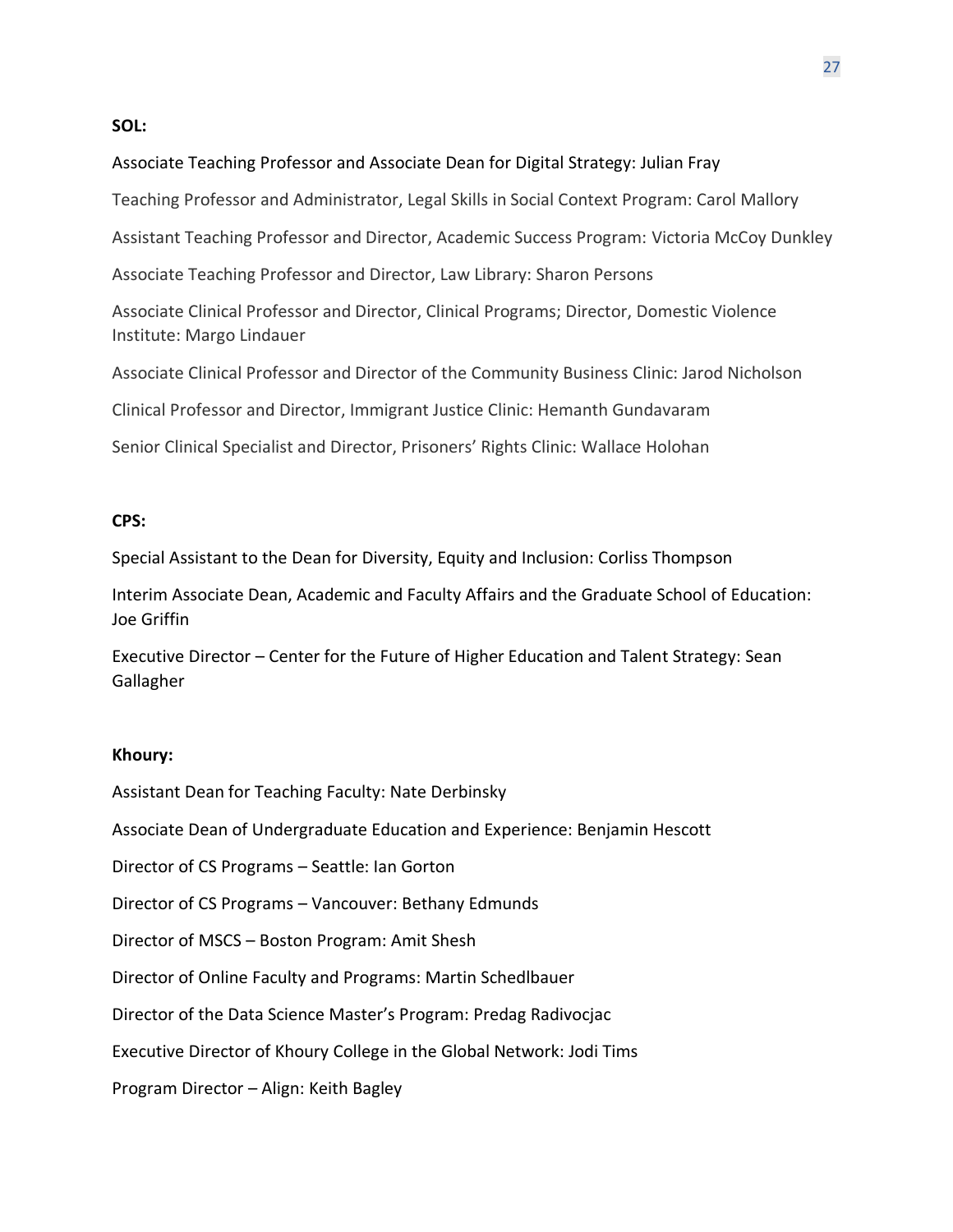Director of Health Informatics Graduate Program: Jay Spitulnik

Associate Director - Cybersecurity and Information Assurance Graduate Program: Jose Sierra

#### **CAMD:**

Associate Dean for Undergraduate Programs: Andrea Raynor Interim Chair of Art & Design: Jason Donati Director of the Basic Course: Michael Hoppmann Summer School Coordinator: Joseph Schwarz Part-time Faculty Coordinator A+D: Jamal Thorne Scheduling Coordinator A+D: Kate Terrado Undergraduate Coordinator A+D: Mark Sivak Academic Affairs Committee: Doug Bielmeier, Jonathan Carr

#### **COE:**

Associate Dean for Undergraduate Education, Sue Freeman Director of First Year Engineering: Rich Whalen, Associate Director of First Year Engineering: Kathryn Schulte Grahame Director of MGEN Co-op: Maricla Pirozzi Faculty Council: Jessica Ormsby Undergraduate Academic Standing Committee: Daniel Dulaski Undergraduate Student Awards and Scholarship Committee: Daniel Dulaski Co-op Standing Committee: Sally Conant Co-op Faculty Promotion Committee: Sally Conant Full-Time Teaching Faculty Promotion Committee: Katy Schulte-Grahame Full-Time Teaching Faculty Merit Review Committee: Craig Shillaber

*\*These are just the names/titles we have collected so far.*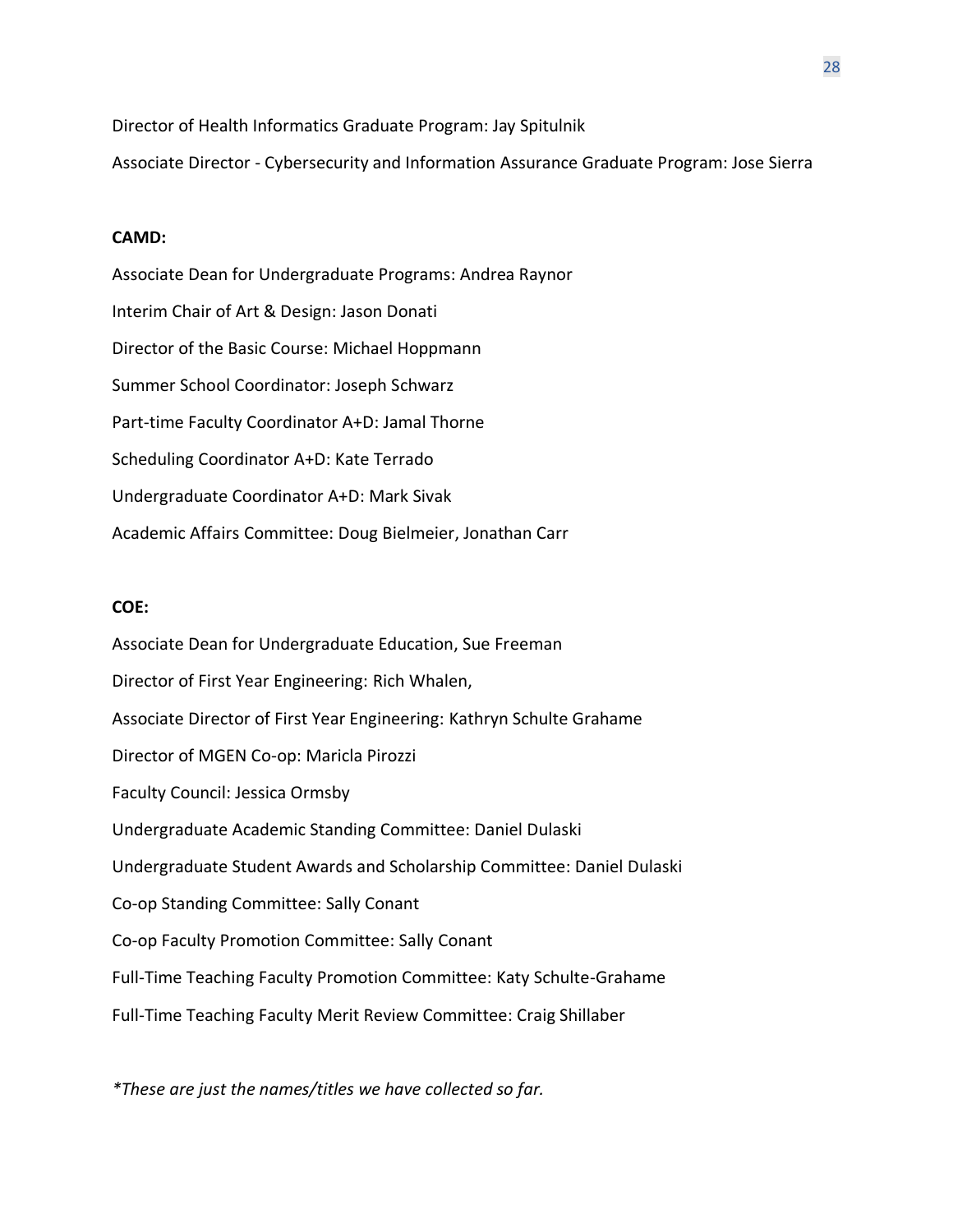## **Appendix D: FTNTTF Titles**

| Title                                 | Total          | %      | Cum %  |       |
|---------------------------------------|----------------|--------|--------|-------|
| Assoc. Teaching or Clinical Professor | 180            | 32.7%  | 32.7%  |       |
| Asst. Teaching or Clinical Professor  | 171            | 31.1%  | 63.8%  |       |
| <b>Teaching or Clinical Professor</b> | 86             | 15.6%  | 79.5%  |       |
| Lecturer                              | 51             | 9.3%   | 88.7%  |       |
| Professor of the Practice             | 20             | 3.6%   | 92.4%  |       |
| Assoc. Academic Specialist            | 12             | 2.2%   | 94.5%  |       |
| Assoc. Research Scientist             | $\overline{7}$ | 1.3%   | 95.8%  | Top 8 |
| Senior Lecturer                       | 7              | 1.3%   | 97.1%  |       |
| <b>Principal Lecturer</b>             | $\overline{4}$ | 0.7%   | 97.8%  |       |
| Senior Academic Specialist            | $\overline{4}$ | 0.7%   | 98.5%  |       |
| <b>Clinical Instructor</b>            | 3              | 0.5%   | 99.1%  |       |
| <b>Academic Specialist</b>            | $\overline{2}$ | 0.4%   | 99.5%  |       |
| Asst. Academic Specialist             | 1              | 0.2%   | 99.6%  |       |
| Asst. Clinical Instructor             | $\mathbf 1$    | 0.2%   | 99.8%  |       |
| Professor of Design                   | $\mathbf{1}$   | 0.2%   | 100.0% |       |
|                                       | 550            | 100.0% |        |       |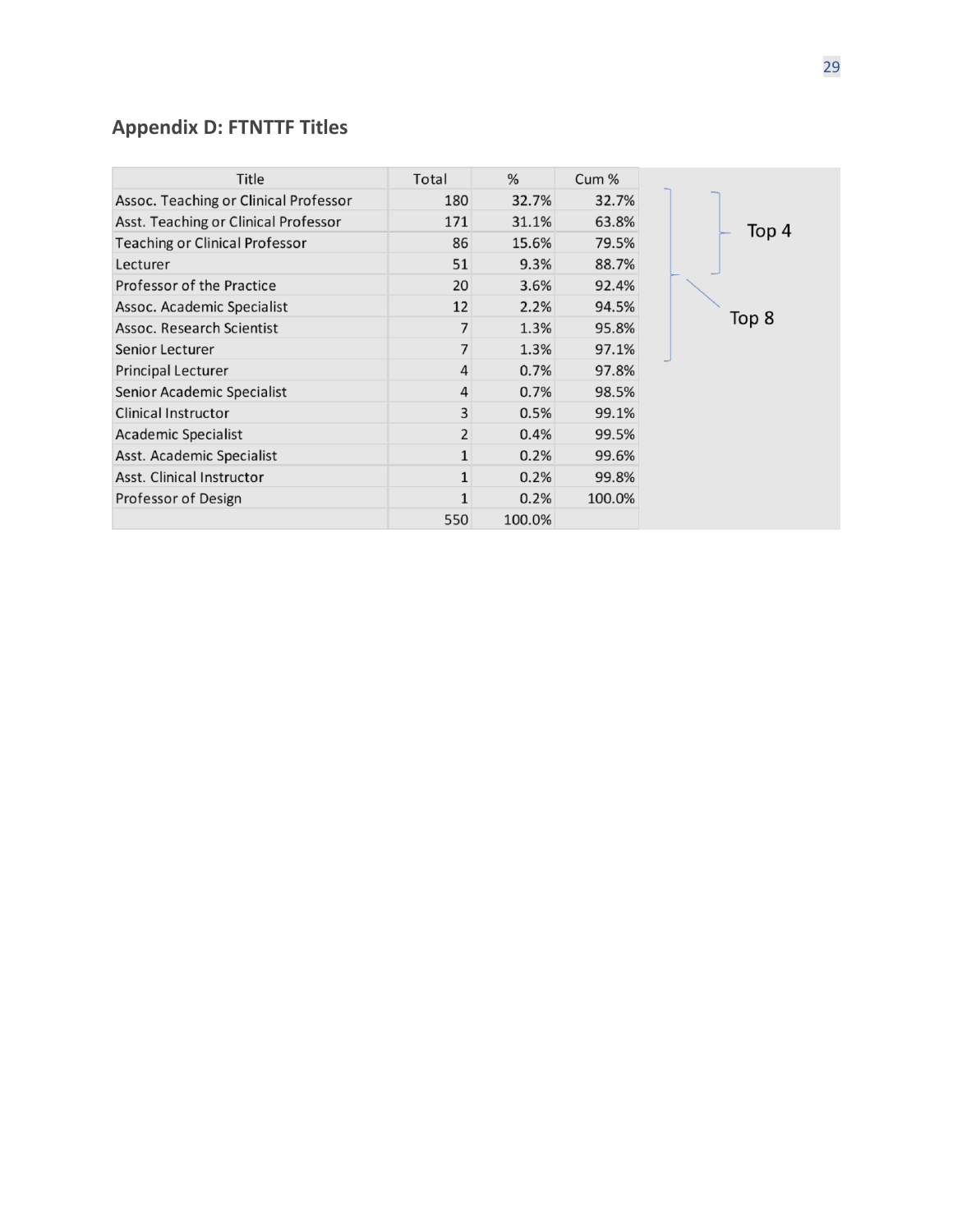## **Appendix E: Colonial Group Non-Tenure-Track Faculty Taxonomy**

|                 | <b>Northeastern</b>       | <b>Boston College</b> | <b>Wake Forest</b>        | <b>Tulane University</b> | Lehigh       | <b>Tufts</b>                 |
|-----------------|---------------------------|-----------------------|---------------------------|--------------------------|--------------|------------------------------|
| <b>Teaching</b> |                           |                       |                           |                          |              |                              |
| Faculty         |                           |                       |                           |                          |              |                              |
|                 | Teaching                  | Professor of          | <b>Assistant Teaching</b> | Senior Professor         | Professor of | <b>Adjunct Assistant</b>     |
|                 | Professor                 | Practice              | Professor                 | of Practice              | Practice     | Professor                    |
|                 | Associate                 | Associate             | Associate                 |                          |              |                              |
|                 | Teaching                  | Professor of          | Teaching                  | Professor of             |              | Adjunct Associate            |
|                 | Professor                 | Practice<br>Assistant | Professor                 | Practice                 |              | Professor                    |
|                 | <b>Assistant Teaching</b> | Professor of          | Teaching                  |                          |              |                              |
|                 | Professor                 | Practice              | Professor                 | <b>Adjunct Professor</b> |              | Adjunct Lecturer             |
|                 |                           |                       | Assistant                 |                          |              |                              |
|                 | Distngshd Prof of         |                       | Professor of the          | Adjunct Assistant        |              | Adjunct Senior               |
|                 | the Practice              |                       | Practice                  | Professor                |              | Lecturer                     |
|                 | Professor of the          |                       | Associate Prof of         | Adjunct Associate        |              |                              |
|                 | Practice                  |                       | the Practice              | Professor                |              | Adjunct Professor            |
|                 |                           |                       |                           | Administrative           |              |                              |
|                 |                           |                       | Professor of the          | Assistant                |              |                              |
|                 |                           |                       | Practice                  | Professor                |              | Adjunct Instructor           |
|                 |                           |                       |                           | Administrative           |              |                              |
|                 |                           |                       |                           | Associate                |              |                              |
|                 |                           |                       | University Scholar        | Professor                |              | <b>Professor Emeritus</b>    |
|                 |                           |                       |                           | Assistant                |              |                              |
|                 |                           |                       | Postdoc Fellow            | Professor                |              | <b>Professor of Practice</b> |
|                 |                           |                       | Teacher/Scholar/          | Associate                |              | Professor of the             |
|                 |                           |                       | Postdoc Fellow            | Professor                |              | Practice                     |
|                 |                           |                       |                           |                          |              | Educator track (@            |
|                 |                           |                       |                           | Postdoc Teaching         |              | Medical School) (all         |
|                 |                           |                       |                           | Fellow                   |              | ranks)                       |
|                 |                           |                       |                           |                          |              |                              |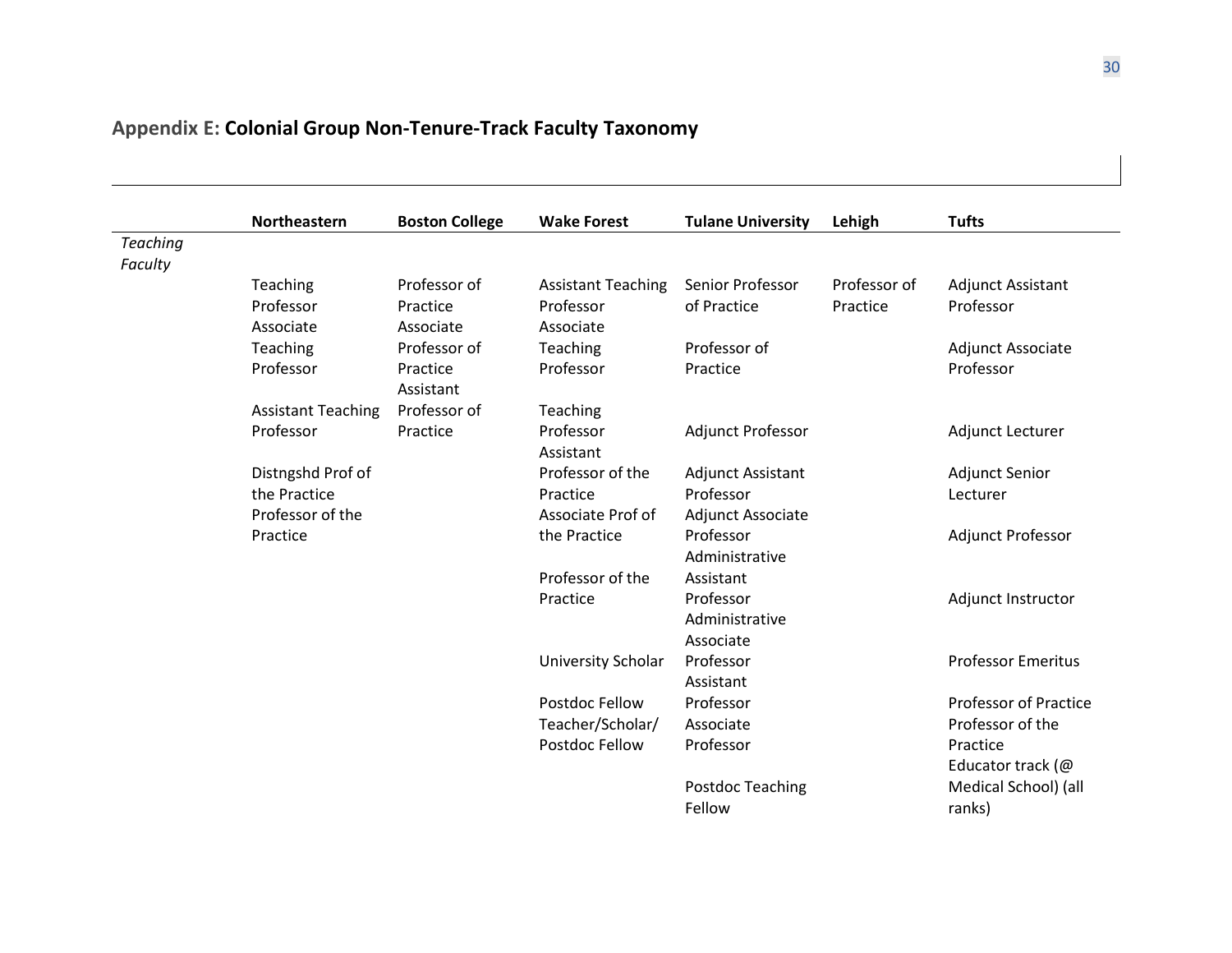|                         |                           |                            |                           |                           | Teaching Professor,<br><b>Teaching Associate</b> |
|-------------------------|---------------------------|----------------------------|---------------------------|---------------------------|--------------------------------------------------|
|                         |                           |                            |                           |                           | <b>Professor and Teaching</b>                    |
|                         |                           |                            |                           | Professor                 | <b>Assistant Professor</b>                       |
|                         |                           |                            |                           | University                |                                                  |
|                         |                           |                            |                           | Professor                 |                                                  |
| Research                |                           |                            |                           |                           |                                                  |
| Faculty                 |                           |                            |                           |                           |                                                  |
|                         |                           | Distinguished              |                           |                           |                                                  |
|                         | Research                  | Research                   |                           | <b>Research Assistant</b> | <b>Research Assistant</b>                        |
|                         | Professor                 | Professor                  |                           | Professor                 | Professor                                        |
|                         | Associate                 |                            |                           | Research                  |                                                  |
|                         | Research                  | Research                   |                           | Associate                 | <b>Research Associate</b>                        |
|                         | Professor                 | Professor                  |                           | Professor                 | Professor                                        |
|                         | Assistant                 | Research                   |                           |                           |                                                  |
|                         | Research                  | Associate                  |                           | Research                  |                                                  |
|                         | Professor                 | Professor                  |                           | Instructor                | <b>Research Professor</b>                        |
|                         |                           |                            |                           | Research                  |                                                  |
|                         |                           |                            |                           | Professor                 |                                                  |
| <b>Clinical Faculty</b> |                           |                            |                           |                           |                                                  |
|                         |                           |                            |                           | <b>Clinical Assistant</b> | <b>Adjunct Clinical</b>                          |
|                         | <b>Clinical Professor</b> | <b>Clinical Professor</b>  | <b>Clinical Professor</b> | Professor                 | <b>Assistant Professor</b>                       |
|                         | Senior Academic           | <b>Clinical Associate</b>  |                           | <b>Clinical Associate</b> | <b>Clinical Assistant</b>                        |
|                         | Specialist                | Professor                  |                           | Professor                 | Professor                                        |
|                         | <b>Associate Clinical</b> | <b>Clinical Assistant</b>  |                           | Clinical Instructor       | <b>Clinical Associate</b>                        |
|                         | Professor                 | Professor                  |                           |                           | Professor                                        |
|                         | Associate                 |                            |                           |                           |                                                  |
|                         | Academic                  |                            |                           | <b>Clinical Professor</b> |                                                  |
|                         | Specialist                | <b>Clinical Instructor</b> |                           |                           | Clinical Instructor                              |
|                         | Assistant                 |                            |                           |                           |                                                  |
|                         | Academic                  |                            |                           |                           |                                                  |
|                         | Specialist                |                            |                           |                           | <b>Clinical Professor</b>                        |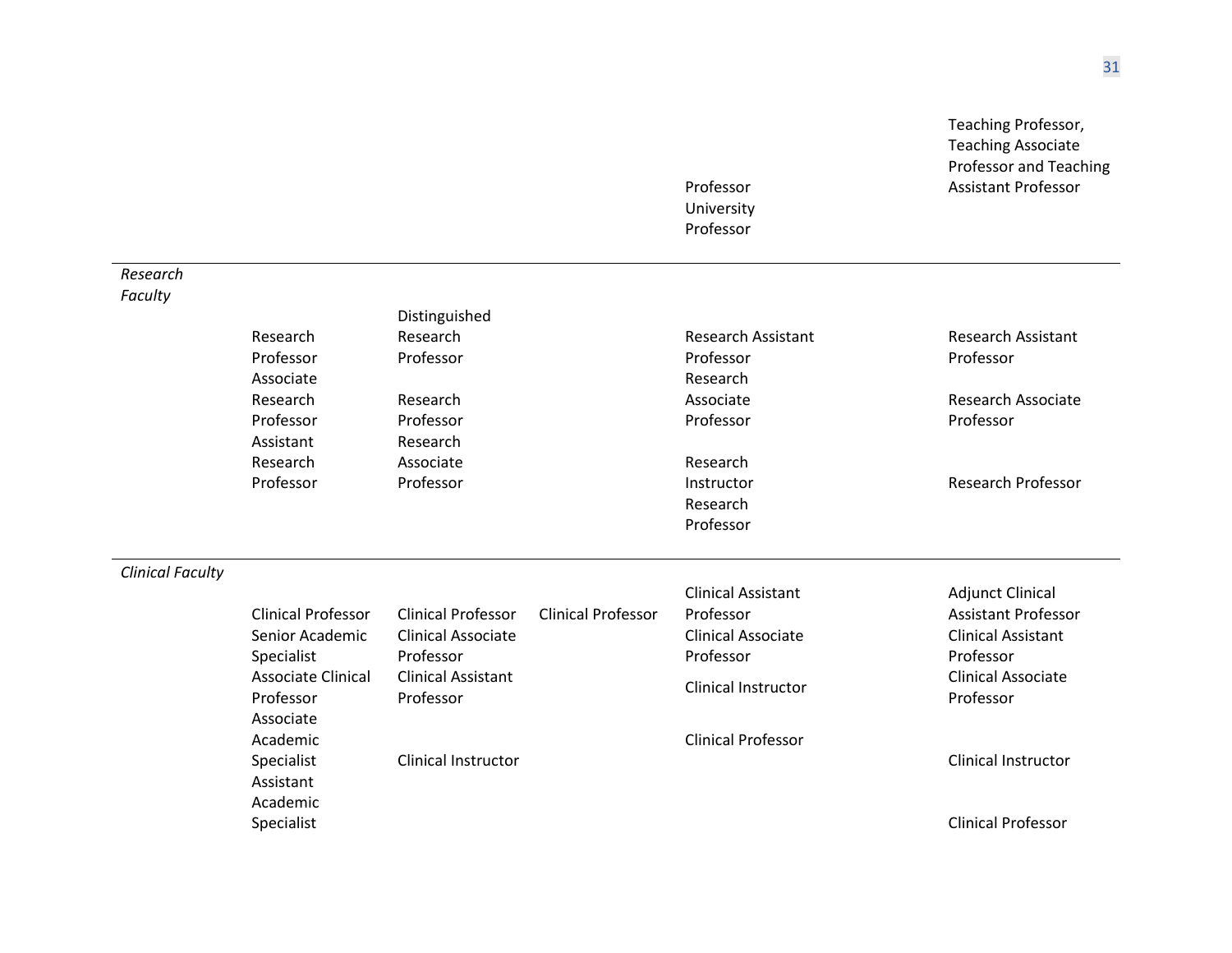Assistant Clinical Professor Clinical Instructor

*Lecturers*

| Lecturers                 | Principal Lecturer<br>Senior Lecturer<br>Lecturer | Lecturer<br>Senior Lecturer     | Lecturer<br>Senior Lecturer | Lecturer<br>Adjunct Lecturer     | Lecturer   | Lecturer<br>Senior Lecturer |
|---------------------------|---------------------------------------------------|---------------------------------|-----------------------------|----------------------------------|------------|-----------------------------|
| <i><b>Instructors</b></i> |                                                   | Instructor<br>Senior Instructor |                             | Instructor<br>Adjunct Instructor | Instructor | Instructor                  |

| Other NTT<br>Faculty |                       |                   | Misc faculty who are<br>NTT with unmodified<br>titles: |
|----------------------|-----------------------|-------------------|--------------------------------------------------------|
|                      | Senior Coop           |                   |                                                        |
| (not included)       | Coordinator           | Director of Bands | <b>Assistant Professor</b>                             |
|                      | Associate Coop        | Director/         |                                                        |
|                      | Coordinator           | Professor         | Associate Professor                                    |
|                      | <b>Assistant Coop</b> |                   |                                                        |
|                      | Coordinator           |                   | Professor                                              |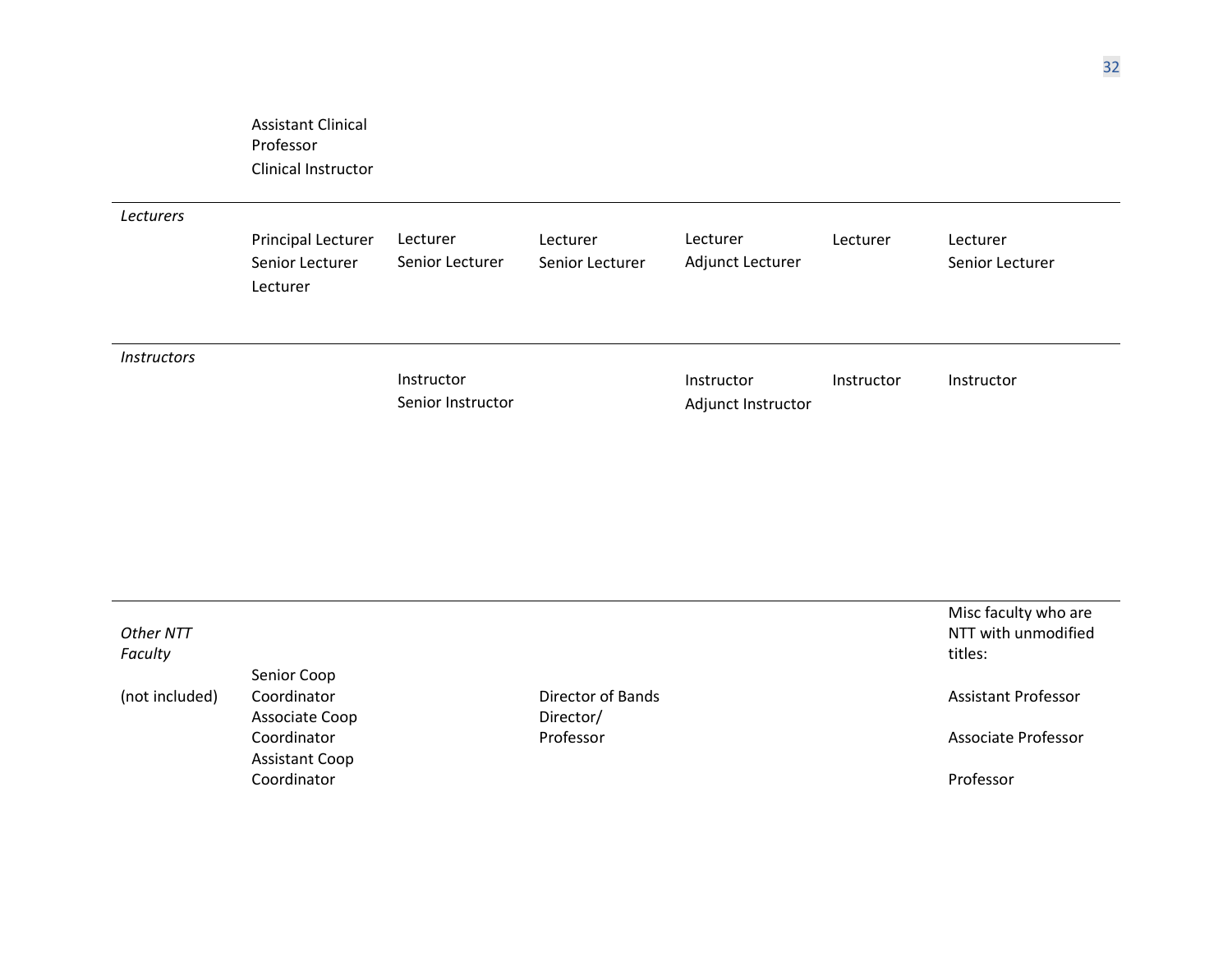| <b>Visiting Faculty</b> |                           |                           |                           |                           |                       |                           |
|-------------------------|---------------------------|---------------------------|---------------------------|---------------------------|-----------------------|---------------------------|
|                         |                           |                           | <b>Visiting Assistant</b> | <b>Visiting Assistant</b> | Visiting              |                           |
| (not included)          | <b>Visiting Professor</b> | <b>Visiting Professor</b> | Professor                 | Professor                 | Professor<br>Visiting | <b>Visiting Artist</b>    |
|                         | <b>Visiting Associate</b> | <b>Visiting Associate</b> | <b>Visiting Clinical</b>  | <b>Visiting Lecturer</b>  | Associate             | <b>Visiting Assistant</b> |
|                         | Professor                 | Professor                 | Professor                 |                           | Professor             | Professor                 |
|                         |                           |                           |                           |                           | <b>Visiting</b>       |                           |
|                         | <b>Visiting Assistant</b> | <b>Visiting Assistant</b> |                           | <b>Visiting Professor</b> | Assistant             | <b>Visiting Associate</b> |
|                         | Professor                 | Professor                 | Visiting Instructor       |                           | Professor             | Professor                 |
|                         |                           |                           |                           |                           | Visiting              |                           |
|                         | <b>Visiting NTT</b>       |                           |                           | <b>Visiting Research</b>  | Professor of          |                           |
|                         | Faculty                   | <b>Visiting Lecturer</b>  | <b>Visiting Lecturer</b>  | Professor                 | Practice              | <b>Visiting Professor</b> |
|                         | Visiting Scholar          | Visiting Instructor       | Visiting Prof of          |                           | Visiting              |                           |
|                         |                           |                           | the Practice              |                           | Lecturer              |                           |
|                         |                           |                           | <b>Visiting Professor</b> |                           |                       |                           |

33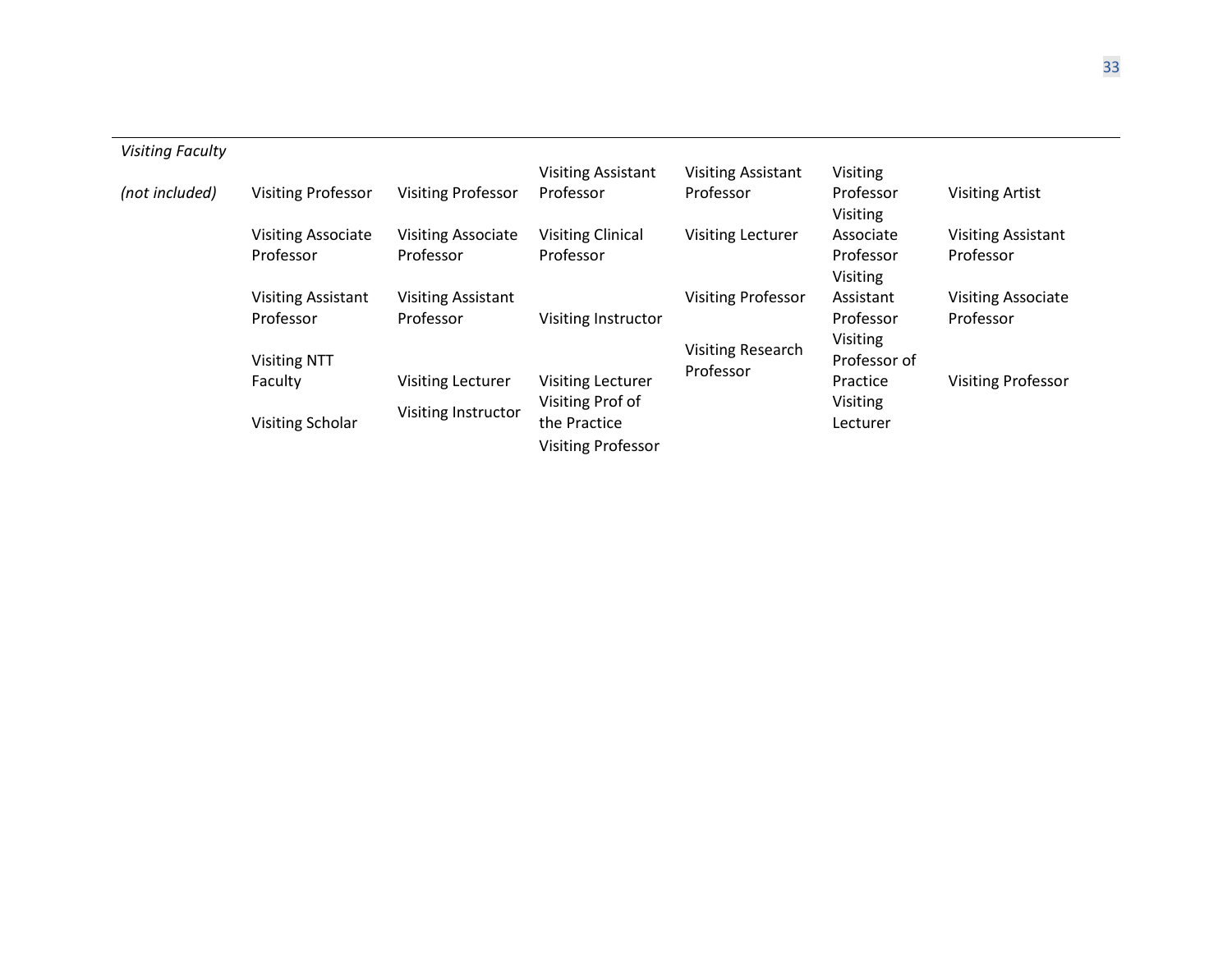



# Faculty: Full Time NTT Faculty Growth



Source: Slides 44 and 45, "Northeastern University Update," Oct. 20, 2021. [https://faculty.northeastern.edu/app/uploads/sites/2/2021/10/Provost-and-Chancellor-Annual-Faculty-](https://faculty.northeastern.edu/app/uploads/sites/2/2021/10/Provost-and-Chancellor-Annual-Faculty-Senate-Presentation-2021.pdf)[Senate-Presentation-2021.pdf](https://faculty.northeastern.edu/app/uploads/sites/2/2021/10/Provost-and-Chancellor-Annual-Faculty-Senate-Presentation-2021.pdf)